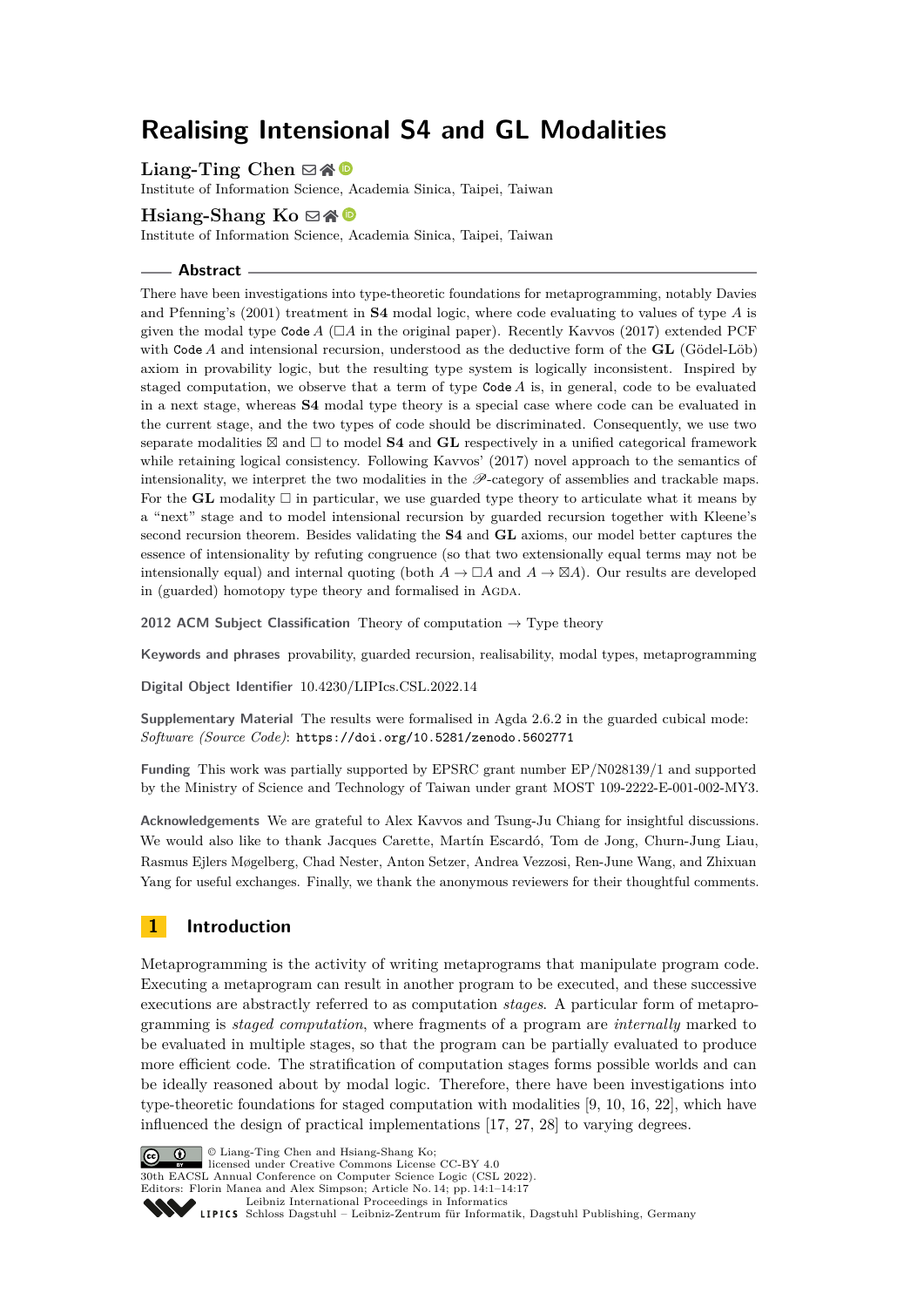#### **14:2 Realising Intensional S4 and GL Modalities**

Let Code *A* denote the type of code that evaluates to values of type *A* in a next stage. In Davies and Pfenning's analysis of staged computation [\[10\]](#page-15-1), Code corresponds to the modality  $\boxtimes$  in the intuitionistic modal logic **S4**. More specifically, the 4 axiom  $\boxtimes A \rightarrow \boxtimes \boxtimes A$ corresponds to the use of code in the stage after the next, so code can be shared across all stages, a.k.a. *cross-stage persistence*; the **T** axiom  $\boxtimes A \to A$  corresponds to the *evaluation* of code to its value in the same stage. For instance, in *λ*-calculus, it is well-known [\[4\]](#page-15-2) that there are terms encoding the Gödel code of a code and evaluating a code respectively.

Recently, Kavvos proposed *intensional recursion* [\[16\]](#page-16-0) for Code to construct a value recursively from its own code (intension). Logically, intensional recursion amounts to the Gödel-Löb axiom  $\square(\square A \rightarrow A) \rightarrow \square A$  for the modal logic **GL** [\[5\]](#page-15-3), where  $\square A$  stands for "*A* is provable". Computationally, the behaviour of the **GL** axiom mirrors Kleene's second recursion theorem. In contrast to general recursion  $(A \to A) \to A$ , which constructs a value recursively from its value (extension), intensional recursion alone does not lead to logical inconsistency. Kavvos explored the computational capabilities of a variant of PCF extended with Code viewed as both **S4** and **GL** modalities. Unfortunately, when Code is designed in this way, the type system is inconsistent so that it cannot be treated as a logical foundation.

To make **S4** and **GL** coexist in a single system while maintaining logical consistency, our approach is to keep the two modalities  $\boxtimes$  and  $\square$  separate. Intuitively, while both modalities model code and appear similar, there are crucial differences: In general, programs are to be evaluated in a *next* stage, but **S4** is a special case where next stages include the current one, so the result of evaluating a program can be immediately used in the current stage, as witnessed by **T**. On the other hand, a program constructed with **GL** can recursively refer to its own code, which must not be evaluated within the same stage or risk non-termination computationally and inconsistency logically, so stage distinction has to be kept for **GL**.

To illuminate the difference, we present in this paper a denotational semantics of two types of code – a type  $\boxtimes A$  of code that can be evaluated in the current stage and a type  $\Box A$ of code to be evaluated in a next stage. To distinguish between intensions and extensions, we build upon the previous work using  $\mathscr{P}$ -categories [\[8,](#page-15-4) [15\]](#page-16-5), which have an additional partial equivalence relation on morphisms that models extensional equality, while the underlying equality on morphisms models intensional equality. We revisit elements of realisability and construct a  $\mathscr{P}$ -category of assemblies on  $\lambda$ -calculus. Roughly speaking, an assembly X on *λ*-calculus is a set |*X*| of extensions associated with at least an intension in the form of a *λ*-term (the existence of such an intension is merely a property that holds for the extension), while trackable maps are pairs of a function and one of its intensions, and can be equipped with both extensional and intensional equalities (taking only the function part or both parts into account). The denotations  $\boxtimes X$  and  $\Box X$  of the two types of code both consist of pairs  $(M, x)$  of an extension x and an associated  $\lambda$ -term M whose associated intensions are *λ*-terms that are reducible to the Gödel code ⌜*M*⌝. The choice of using ⌜*M*⌝ (rather than *M* as chosen by Kavvos [\[15\]](#page-16-5)) as the intensions of  $(M, x)$  prevents  $X \to \boxtimes X$  from having the meaning of generic quoting. The difference between  $\boxtimes X$  and  $\Box X$  is what extensions are.

- For  $\boxtimes X$ , the extension part *x* in  $(M, x)$  coincides with the values of the set |*X*|. We can  $\sim$ then validate the **S4** axioms, for example  $\boxtimes X \rightarrow X$  (natural in *X*) by just projection.
- For  $\Box X$ , the extension *x* does not come from  $|X|$  but a different set  $\triangleright |X|$  whose elements denote values of  $|X|$  that are available in a next, or *later*, stage. This set  $\triangleright |X|$  can be expressed directly in a *guarded type theory* which features Nakano's later modality *▷* and *guarded recursion* [\[21\]](#page-16-6). By working in guarded type theory,  $\Box X \rightarrow X$  can no longer be validated by projection (because x from  $(M, x)$  is available later rather than now) and is actually not possible; also intensional recursion can be modelled by guarded recursion.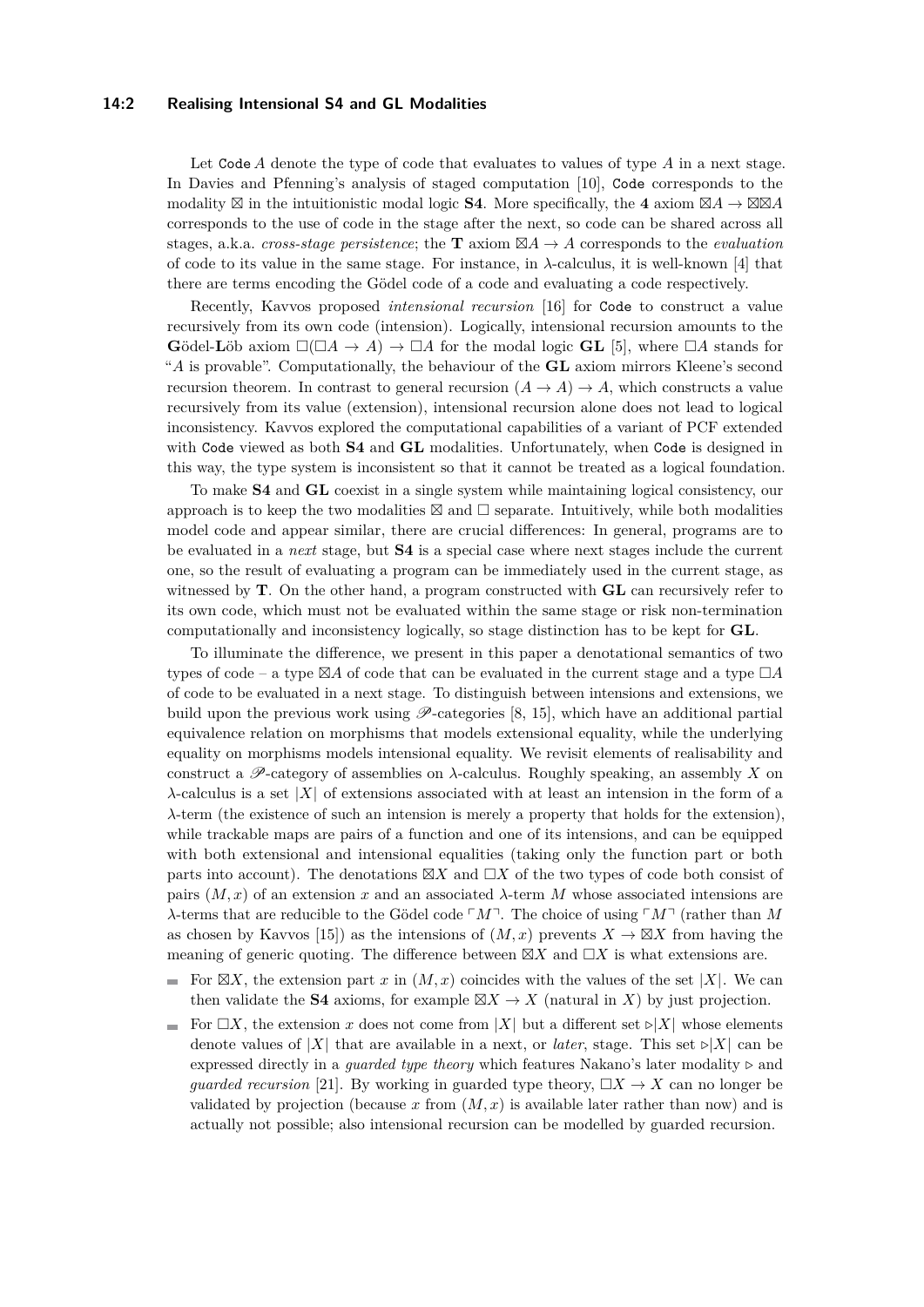The above constructions do not give rise to  $\mathscr{P}\text{-functors}$  but "exposures" [\[15\]](#page-16-5) so that congruence (the preservation of extensional equality) is not required by definition and is actually false. Hence, by refuting both congruence and generic quoting, which previous work [\[12,](#page-15-5) [15\]](#page-16-5) did not achieve, our denotational semantics is more intensional in the sense that it provides a finer-grained equality which allows us to distinguish computationally equivalent intensions.

We use homotopy type theory (HoTT) [\[29\]](#page-16-7) as our metalanguage, but this is only for access to a small subset of convenient HoTT features, which in particular does not include univalence. Specifically, our work is built upon the reformulated set theory and logic within HoTT, which enable us to be precise about notions such as sets and propositions, and existence with explicit witnesses versus "mere" existence (for example, within HoTT we can easily distinguish between "pairs of an extension and an intension" and "extensions associated with at least an intension"). Moreover, implementations of HoTT are readily available, so we are able to formalise and verify our constructions, for which HoTT provides essential features that some other type theories lack, notably function extensionality:  $(\forall (x : A) \cdot f x =_B g x) \rightarrow f =_{A \rightarrow B} g$ . Indeed, our work has been formalised in AGDA [\[11\]](#page-15-6), which implements HoTT and guarded type theory respectively in the forms of cubical type theory [\[7,](#page-15-7) [32\]](#page-16-8) and ticked cubical type theory [\[31\]](#page-16-9) with clock quantification [\[18\]](#page-16-10). However, we do not use cubical arguments.

#### **Plan of the paper**

After recalling preliminaries on homotopy type theory, untyped *λ*-calculus, and P-categories in Section [2,](#page-2-0) we present the  $\mathscr{P}$ -category of assemblies on  $\lambda$ -calculus and trackable maps developed in HoTT in Section [3](#page-5-0) and the denotational semantics of ⊠*A* and □*A* in Sections [4](#page-8-0) and [5](#page-10-0) respectively, and discuss related work in Section [6](#page-14-0) and future work in Section [7.](#page-14-1)

# <span id="page-2-0"></span>**2 Preliminaries**

Most, if not all, of the materials in this section are standard, so we do not go into details.

# **2.1 Homotopy type theory**

In type theory, between every two inhabitants *x* and *y* of a type *A*, there is a type  $x = A$  *y* of proofs that *x* and *y* are (propositionally) equal; given an equality proof  $p : x = A y$ , any  $z : B(x)$  can be converted to transport $(p, z) : B(y)$ . Between equality proofs  $p, q : x = A$ there is again a higher-dimensional equality type  $p =_{x = A} q$ , and so on. HoTT identifies this infinite-dimensional structure of equality types as an abstract form of homotopy theory, where types are interpreted as spaces and equality proofs as paths; in particular, equality types are path spaces, and paths between paths are homotopies. We do not make use of the full generality of HoTT but work exclusively with *propositions* and *sets*, whose equality structure degenerates at higher dimensions.

A proposition P is a type whose equality types  $x = P$  *y*, for *x* and *y* : P, are all inhabited – all inhabitants of *P* are deemed equal, so all we care about *P* is whether it is inhabited, not its specific inhabitants. Hence, we will simply write *⋆* when referring to an inhabitant of any proposition. If *P* and *Q* are propositions, then so is their product  $P \times Q$ . Similarly, if a family  $R(x)$  of types indexed by  $x : A$  (where  $A$  is any type) are all propositions, then so is the product  $\prod_{(x:A)} R(x)$ . Logically these give us conjunction and universal quantification; therefore we may write  $\forall (x : A)$ .  $R(x)$  in place of  $\prod_{(x : A)} R(x)$ . Function types  $A \to P$  are a special case of  $\prod$ , so we have implication too. On the other hand, the disjoint sums  $P + Q$ and  $\sum_{(x:A)} R(x)$  are usually not propositions. This reflects the fact that they are constructive disjunction and existential quantification. In particular, from a proof of  $\sum_{(x:A)} R(x)$  we can project a witness  $x : A$  and a proof of  $R(x)$ .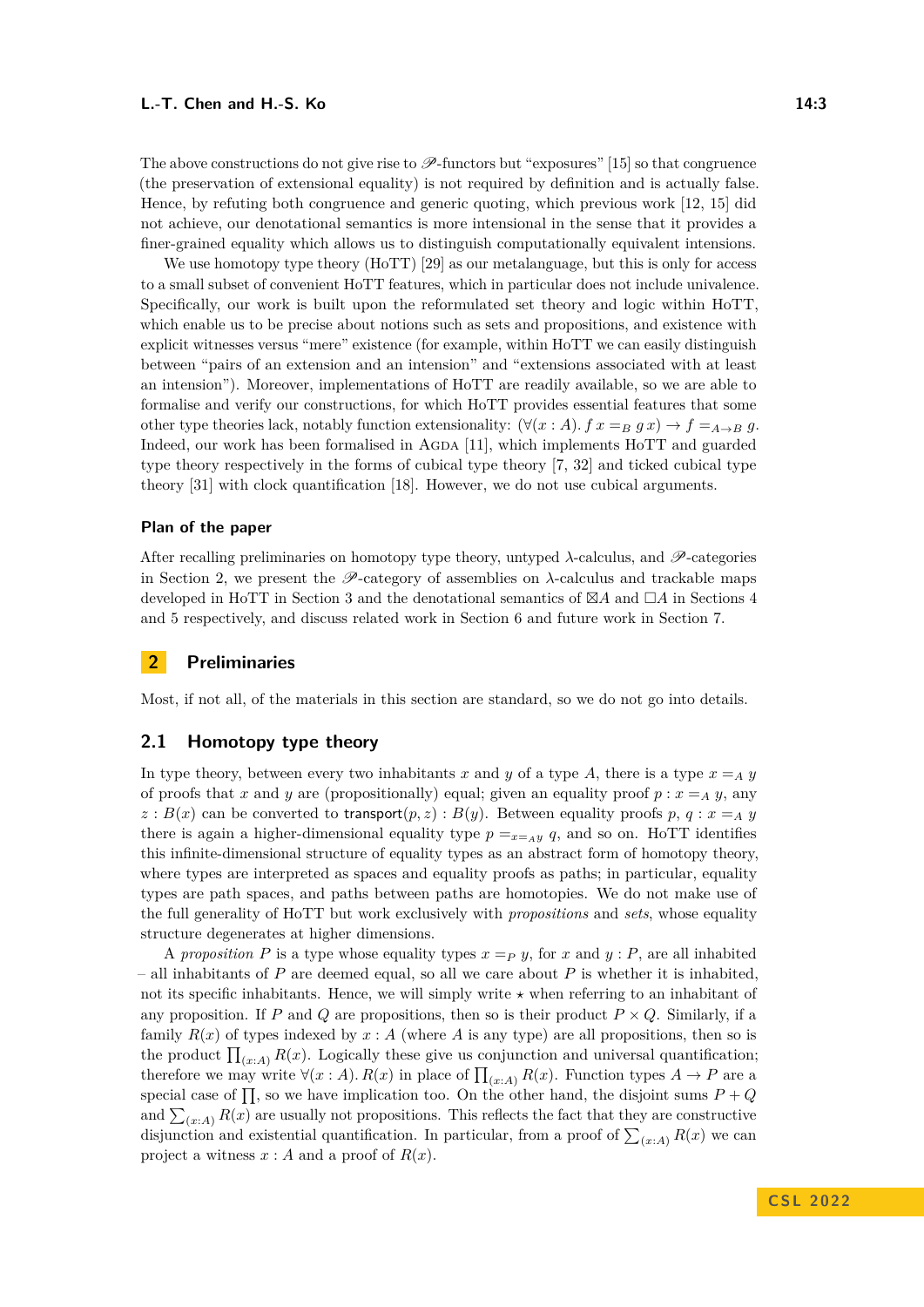#### **14:4 Realising Intensional S4 and GL Modalities**

For any type *A*, the *propositional truncation* of *A* is a type ∥*A*∥ for which there is an introduction rule that wraps any  $a : A$  into  $|a| : ||A||$ , and a higher one that introduces an inhabitant of  $|a| = \frac{a}{\|A\|}$  for any *a*, *b* : *A*, equating all inhabitants of  $\|A\|$  and making  $\|A\|$ a proposition; its recursion principle maps ∥*A*∥ to a proposition *P* provided that *A* → *P*. With truncation, we introduce a propositional version of existential quantification by defining  $\exists (x : A) \ldotp R(x) := \Big\|\sum_{(x : A)} R(x)\Big\|$ , from which we cannot project a witness *x* and a proof of  $R(x)$  in general, but can only derive another proposition *P* provided that  $\left(\sum_{(x:A)} R(x)\right) \to P$ . Following the HoTT convention, if an existential quantification in an informal statement is truncated, we will use the words "mere" or "merely" to make it clear.

*Sets* are types whose equality types are all propositions, so for any two inhabitants of a set, there is at most one way for them to be equal. It is easy to check that the types we work with in this paper are sets: types constructed from sets and the type formers  $\times$ ,  $+$ ,  $\rightarrow$ ,  $\prod$ , and  $\sum$  are all sets, and *Hedberg's theorem* is useful for proving that a base type *A* is a set – if *A* has decidable equality, that is,  $\prod_{(x,y:A)} (x =_A y) + \neg (x =_A y)$ , then *A* is a set (which we will write as *A* : Set for short).

# <span id="page-3-0"></span>**2.2** *λ***-calculus, Gödel encoding, and the second recursion theorem**

For *λ*-calculus we only fix notations. The details are left to, for example, the classic textbook by Barendregt [\[4\]](#page-15-2). Terms are defined informally by

 $M \equiv \mathbf{x} \mid M N \mid \lambda \mathbf{x}$ *. M* 

where variables x's are in the typewriter font.  $\Lambda$  denotes the type of terms and  $\Lambda_n$  the type of terms with at most *n* free variables. In particular, Λ<sup>0</sup> is the type of *closed terms*. Our formalisation uses the de Bruijn representation, so the  $\alpha$ -equivalence  $=_{\alpha}$  coincides with the equality type  $=_\Lambda$  by construction. For the presentation in this paper, the variable with index *i* is written  $\mathbf{x}_i$ , and given  $F: \Lambda_{n+1}$  we write  $F[M]$  instead of  $F[M/\mathbf{x}_0]$  for the substitution for the first free variable  $x_0$ . The type  $M \longrightarrow_\beta N$  of reductions from M to N consists of sequences of reduction rules such as  $\beta$  : ( $\lambda$ x*. M*)  $N \longrightarrow_{\beta} M[N/x]$ ; as a special case, the type  $M \longrightarrow_{\beta} M$  has exactly one inhabitant refl<sub>→</sub>*M*, or just refl<sub>→</sub>, which can be understood as either the empty sequence or (the proof of) the reflexivity of reduction. The types  $\Lambda$  and  $M \rightarrow_{\beta} N$  have decidable equality, so they are sets by Hedberg's theorem.

There is a function between  $\lambda$ -terms  $\ulcorner \cdot \urcorner : \Lambda \to \Lambda_0$  such that  $\ulcorner M \urcorner$  is normal and  $M = \alpha N$ whenever  $\ulcorner M\urcorner = \alpha \ulcorner N\urcorner$ . Moreover, there are ap, subst  $\in \Lambda_2$  and quote, eval  $\in \Lambda_1$  satisfying

$$
ap[^{\ulcorner}M\urcorner][\ulcorner N\urcorner] \longrightarrow_{\beta} \ulcorner M N\urcorner \qquad \qquad \text{subst}[^{\ulcorner}F\urcorner][\ulcorner N\urcorner] \longrightarrow_{\beta} \ulcorner F[N]\urcorner \qquad \qquad \text{eval}[^{\ulcorner}M\urcorner] \longrightarrow_{\beta} M.
$$

This function  $\lceil \cdot \rceil$  is called a *Gödel encoding*. Traditionally, a quoted term  $\lceil M \rceil$  is called a Gödel *number* since the encoding  $\lceil \cdot \rceil$  assigns to every term *M* a Church numeral  $\mathbf{c}_{\#M}$ . An encoding needs not be a number at all, however, so we simply call  $\lceil M \rceil$  a *code* of M rather than a number. For details on the axiomatic characterisation of encoding, see Polonsky [\[24\]](#page-16-11).

Note that the term quote can only compute the code of a term  $\lceil M \rceil$  which is already in quoted form. Indeed, no term can compute the code of any arbitrary closed term.

<span id="page-3-1"></span>**▶ Proposition 2.1.** *There is no*  $Q: \Lambda_1$  *such that*  $Q[M] \rightarrow B^T M^T$  *for all*  $M: \Lambda_0$ *.* 

Contrary to the well-known first recursion theorem, Kleene's second recursion theorem works for *code* instead of values and will be used to model the **GL** modality.

<span id="page-3-2"></span>**► Theorem 2.2** (SRT). For every  $F : \Lambda_n$  there exists  $M : \Lambda_n$  such that  $M \rightarrow_{\beta} F \cap M \cap$ .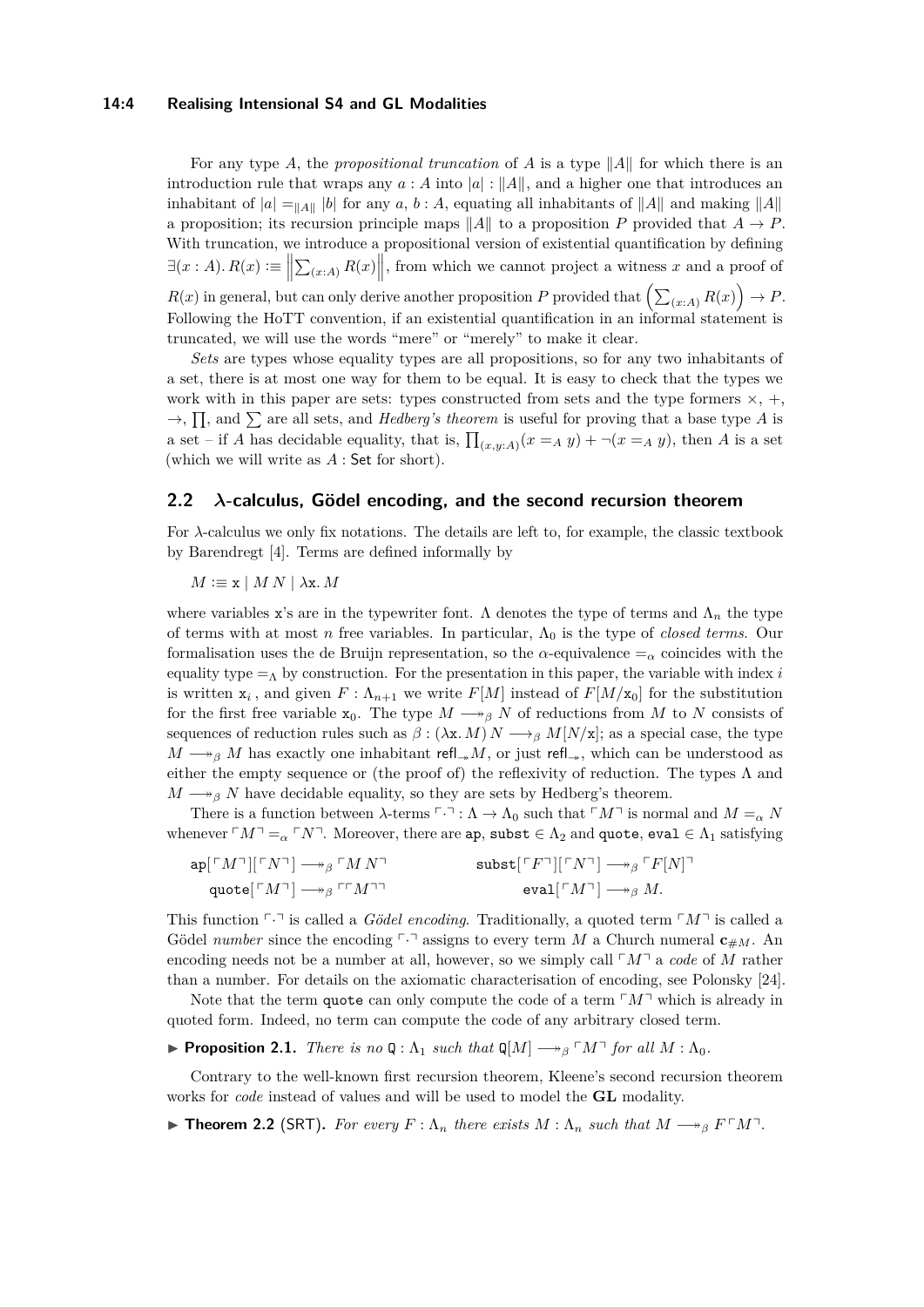# **2.3 P-Categories and exposures**

Instead of ordinary categories, we work with  $\mathscr{P}$ -categories pioneered by Čubrić et al. [\[8\]](#page-15-4), where morphisms are equipped with an additional partial equivalence relation (PER) as another level of equality between morphisms. Kavvos [\[15\]](#page-16-5) recently advocated its use and introduced a construct called *exposure*, which is similar to a  $(\mathscr{P})$  functor but does not enforce the preservation of PERs of  $\mathcal{P}$ -categories, to manifest the essence of intensionality.

▶ **Definition 2.3.** A *partial equivalence relation* is a symmetric and transitive relation. A P-set  $(X, \sim_X)$  is a set *X* with a PER  $\sim_X$ . A P-function from  $(X, \sim_X)$  to  $(Y, \sim_Y)$  is a function *f* : *X* → *Y* which respects the relation  $\sim$  in the sense that  $f \mathbf{x} \sim_Y f \mathbf{y}$  whenever *x* ∼*x y*. An element *x* ∈ *X* is *well-defined* (with respect to ∼) if *x* ∼ *x*.

The identity function  $\mathsf{id}_X$  is a  $\mathscr{P}\text{-function}$ , and the composite of  $\mathscr{P}\text{-functions}$  is also a  $\mathscr{P}\text{-}\text{function}$ . Then we recall the notion of  $\mathscr{P}\text{-}\text{categories}$  as follows.

▶ **Definition 2.4** ([\[8,](#page-15-4) Definition 2.4]). A  $\mathcal{P}$ -category **C** consists of a class of objects, a  $\mathcal{P}$ set  $(C(X, Y), \sim)$  for each pair of objects *X* and *Y*, and an identity morphism  $id_X : X \to X$ for each object *X* satisfying the associativity and identity laws up to  $\sim$  in the sense that

(i)  $id_X \sim id_X$  always,

(ii)  $g \circ f \sim g' \circ f'$  whenever  $g \sim g'$  and  $f \sim f'$ ,

- (iii)  $id \circ f \sim f'$  and  $f \circ id \sim f'$  whenever  $f \sim f'$ ,
- (iv)  $h \circ (g \circ f) \sim (h' \circ g') \circ f'$  whenever  $h \sim h', g \sim g'$ , and  $f \sim f'$ .

A P-category has two kinds of equality for morphisms – the underlying equality  $=$  and the PER ∼, where the former can be used to model the *intensional equality* and the latter the *extensional equality* akin to the structure of multiple judgemental equalities in the modal type theory by Pfenning [\[23\]](#page-16-12). Having two different equalities = and  $\sim$  reflects the fact that, for example, *α*-equivalent terms are *β*-equivalent but not vice versa. For categorical semantics, where terms are interpreted as morphisms, an interpretation into a  $\mathscr{P}\text{-category}$  is able to discriminate these two kinds of equality, enabling us to model intensionality. To emphasise the categorical notions up to the extensional equality  $\sim$ , the " $\mathscr{P}$ -" prefix are added so that we have  $\mathscr{P}\text{-functors}, \mathscr{P}\text{-initiality},$  etc.

We recall the notion of exposures, which are like  $\mathscr{P}\text{-functors}$  but are intended to "expose" intensional differences at the extensional level: if an exposure is applied to intensionally different morphisms (which may or may not be identified extensionally), the resulting morphisms may be distinguished extensionally. Consequently, exposures are not required to preserve the extensional equality. Moreover, exposures are only supposed to refine the extensional equality and do not eliminate existing extensional differences, that is, exposures are faithful with respect to ∼. Put differently, intensionally equal morphisms, with respect to an exposure, should be extensionally equal. The precise definition is given as follows.

▶ **Definition 2.5.** Given  $\mathcal{P}$ -categories **C** and **D**, an *exposure*  $Q: \mathbb{C} \to \mathbb{D}$  consists of *(a)* a mapping *Q* from objects *X* of **C** to objects *QX* of **D** and *(b)* from well-defined morphisms  $f: X \to Y$  to well-defined morphisms  $Qf: QX \to QY$  satisfying the following properties:

$$
(i) Qid_X \sim id_{QX},
$$

(ii)  $Q(g \circ f) \sim Qg \circ Qf$ , and

(iii)  $f \sim g$  whenever  $Qf \sim Qg$  for any two well-defined morphisms  $f, g: X \to Y$ .

The *identity exposure* I maps every object or morphism to itself. Composing two exposures in the usual way clearly gives us an exposure.

Similarly, the notion of natural transformations is introduced for exposures, sharing the same idea with ordinary natural transformations but only up to ∼.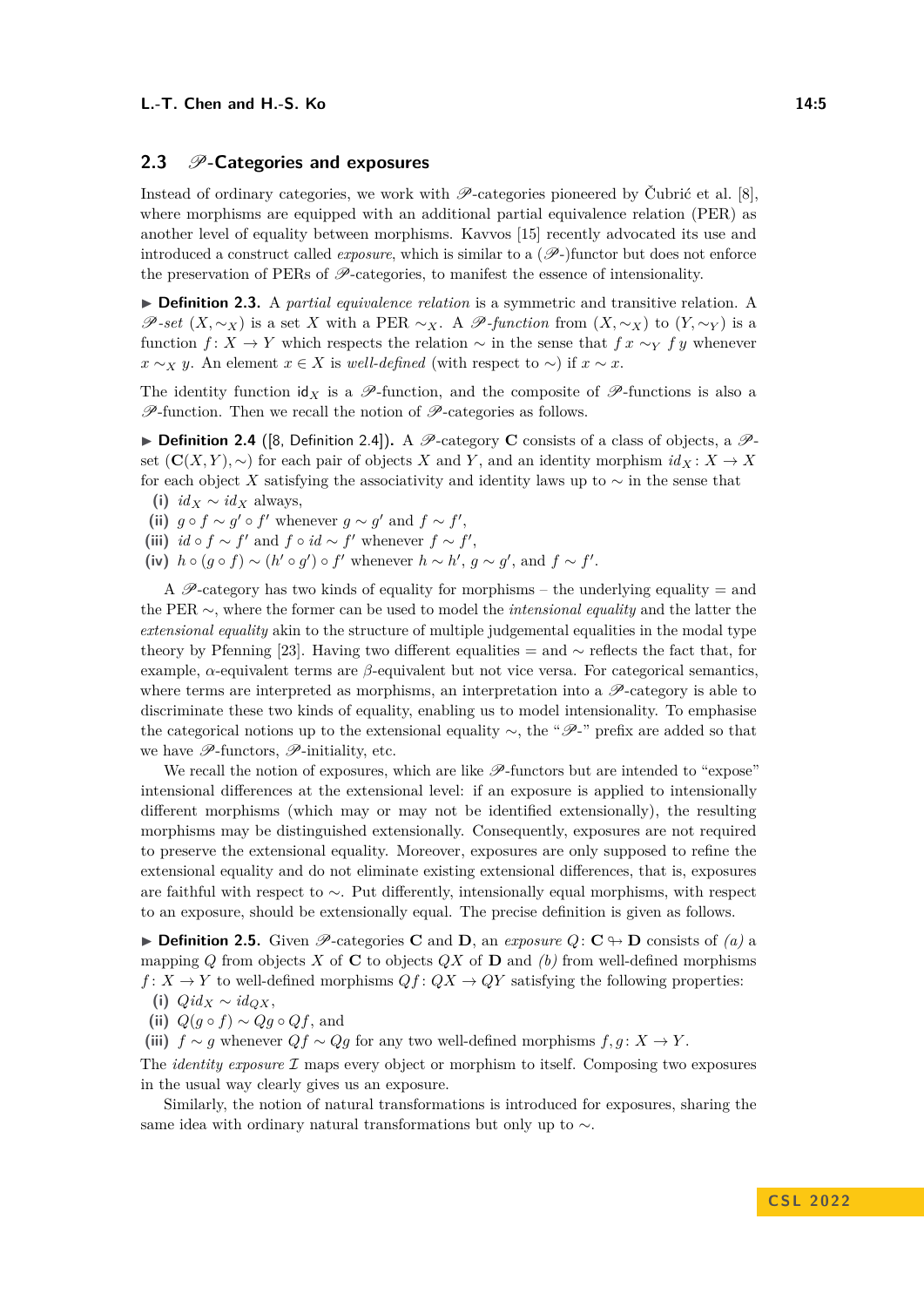#### **14:6 Realising Intensional S4 and GL Modalities**

▶ **Definition 2.6.** Given exposures *P, Q*: **C** ↬ **D**, a *natural transformation of exposures t*:  $P \rightarrow Q$  is a family of well-defined morphisms  $t_X$ :  $PX \rightarrow QX$  such that  $Qf \circ t_X \sim t_Y \circ Pf$ for every well-defined morphism  $f: X \to Y$ .

An *evaluator* for an endo-exposure  $Q$  is a natural transformation from  $Q$  to  $\mathcal{I}$ , modelling the **T** axiom  $\boxtimes A \rightarrow A$ . To model the **S4** modality, we may define *comonadic exposures* introduced by Kavvos [\[15\]](#page-16-5) as an endo-exposure equipped with an evaluator and a natural transformation  $\delta: Q \to Q^2$ , modelling the 4 axiom  $\boxtimes A \to \boxtimes \boxtimes A$ , subject to comonad laws. In the presence of intensionality, however, we observe that the naturality is not always appropriate as discussed later in Remark [4.5.](#page-9-0)

# <span id="page-5-0"></span>**3** *P*-Category of assemblies on *λ*-calculus

Assemblies are used to accommodate the information of how extensions are *realised by* intensions. Accordingly an appropriate notion of morphisms between assemblies is introduced to form a P-category, laying the technical foundation for Sections [4](#page-8-0) and [5.](#page-10-0)

# **3.1 Assembly and trackable map**

Traditionally, an assembly on natural numbers is a set  $|X|$  with a realisability relation  $⊩ ⊂ N × |X|$  such that for every *x* in |X| there exists some *a* with  $a ⊢ x$ , where *a* is said to *realise x* or *a* is a *realiser* of *x*. The modern notion of assemblies [\[30\]](#page-16-13) is often defined on a partial combinatory algebra  $(A, \cdot)$ , called *PCA* for short, where  $\cdot$  is a partial binary operation. For the sake of formalisation and potential applications in programming language design, we base our definition on *λ*-calculus subject to *α*-equivalence, which is more akin to the one based on an ordered PCA [\[14\]](#page-15-8).

 $\triangleright$  **Definition 3.1.** An *assembly X* on *λ*-calculus consists of a *carrier* set  $|X|$  : Set and a family  $\Vdash_X$  of sets indexed by  $\Lambda_0$  and  $|X|$  as its *realisability relation* such that *(a)* there is merely a realiser  $M : \Lambda_0$  of every  $x : |X|$ , and  $(b)$   $M \Vdash_X x$  whenever  $M \longrightarrow_{\beta} N$  and  $N \Vdash_X x$ . In other words, an assembly is a quadruple  $(|X|, \Vdash_X, r_X, t_X)$  of type

$$
\mathsf{Asm}_0 \vcentcolon\equiv \sum_{(|X|:\mathsf{Set})\ (\Vdash_X: \Lambda_0 \to |X| \to \mathsf{Set})} \mathsf{Responsets}\left(\Vdash_X, \twoheadrightarrow_{\beta}\right) \times \mathsf{RightTotal}(\Vdash_X)
$$

where

$$
\text{Respects} \left( \Vdash, \twoheadrightarrow_{\beta} \right) := \prod_{(MN:\Lambda_0)} \prod_{(x:|X|)} (M \twoheadrightarrow_{\beta} N) \to (N \Vdash x) \to (M \Vdash x)
$$
\n(3.1)

<span id="page-5-1"></span>RightTotal(
$$
\Vdash
$$
) :=  $\forall (x : |X|)$ .  $\exists (M : \Lambda_0)$ .  $M \Vdash x$  (3.2)

Our type-theoretic formulation is almost a direct translation from the set-theoretic formulation except that the realisability relation  $\vdash$  is not really a relation but an indexed family of sets. As we would like to account for intensional equality in addition to extensional equality between terms, computationally equivalent terms should not be identified *a priori*. It turns out that formulating the interaction with reduction  $\rightarrow$ <sub>*β*</sub> as [\(3.1\)](#page-5-1) in line with the definition on an ordered PCA suffices to derive familiar properties.

<span id="page-5-2"></span>**► Example 3.2.** The type  $\Lambda_0$  of closed terms with  $\rightarrow$ <sup>*β*</sup> as its realisability relation is an assembly  $(\Lambda_0, \longrightarrow_\beta, r_{\Lambda_0}, t_{\Lambda_0})$  where  $r_{\Lambda_0}$  and  $t_{\Lambda_0}$  are given by the transitivity and the reflexivity of  $\longrightarrow_{\beta}$ . That is, each term *M* is realised by those reducible to *M*.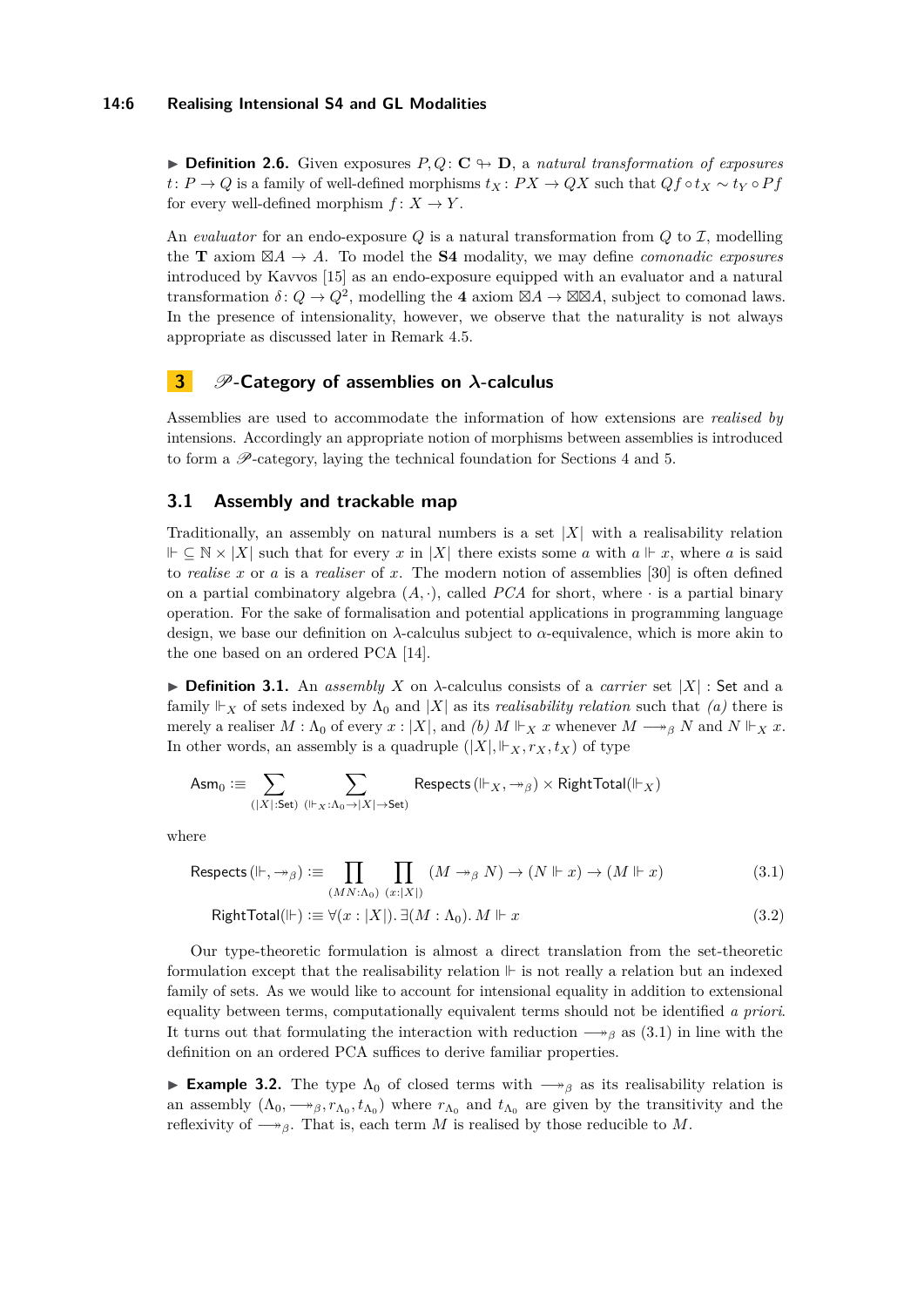Note that the assembly  $\Lambda_0$  does *not* yet model code. Indeed, in such case, M should be realised by its *code*  $\lceil M \rceil$  instead. This is exactly the point of forthcoming sections.

**Example 3.3.** Every natural number  $n : \mathbb{N}$  is realised by terms reducible to its Church numeral  $c_n$ . That is, the type N of natural numbers with  $M \Vdash_{\mathbb{N}} n$  whenever  $M \to_{\beta} c_n$  is an assembly where  $r_N$  and  $t_N$  are given by the transitivity and the reflexivity of  $\rightarrow$ <sup>*β*</sup>.

A morphism between assemblies on a PCA (*A,* ·) is defined as a function *f* merely *tracked by* some  $b \in A$  in the sense that there merely exists some *b* such that  $b \cdot a \Vdash fx$  whenever  $a \Vdash x$ . In this case, *b* is called the *tracker* of *f*. It is noted by Kavvos [\[15\]](#page-16-5) that to bring out intensionality the tracker should be considered as part of the structure instead of a property.

 $\triangleright$  **Definition 3.4.** Given assemblies *X* and *Y*, a *trackable map f* from *X* to *Y* consists of a function  $|f|: |X| \to |Y|$  and a term  $F: \Lambda_1$  such that  $F[M] \Vdash |f|$  *x* whenever  $M \Vdash x$ . That is, the type  $\mathsf{Asm}_1(X, Y)$  of trackable maps is  $\sum_{(|f|:|X|\to|Y|)}\sum_{(F:\Lambda_1)}\mathsf{Tracks}_{X,Y}(F,|f|)$  where

$$
\operatorname{Tracks}_{X,Y}(F,|f|):=\prod_{(M:\Lambda_0)}\prod_{(x:|X|)}(M\Vdash_X x)\to (F[M]\Vdash_Y|f|\,x)\,.
$$

A *merely trackable map* is an inhabitant of  $\sum_{(|f|:|X|\to|Y|)} \exists (F:\Lambda_1)$ . Tracks $_{X,Y}(F,|f|)$ .

By definition, a trackable map  $f \equiv (f, F, \mathfrak{f})$  consists of not only a function  $|f|$  between carriers but also its tracker *F* and a transformation f of realisability.

▶ **Example 3.5.** Every assembly *X* has an identity map  $id_X := (id_{|X|}, x_0, pr_3)$  where

$$
\mathsf{pr}_3 \coloneqq \lambda M. \, \lambda x. \, \lambda r. \, r : \prod_{(M:\Lambda_0)} \prod_{(x : |X|)} (M \Vdash_X x) \to (M \Vdash_X x)
$$

since  $x_0[M]$  is judgementally equal to M.

Now we proceed with defining the composition of trackable maps. Let  $f: X \rightarrow Y$ and  $g: Y \to Z$  be trackable maps. Then, the term substitution  $(G, F) \mapsto G[F]$  can be thought of as (intensional) function composition, since  $G[F|M]] =_{\Lambda_0} G[F|M]$  holds for any term *M*. Given any  $r : M \Vdash_X x$ , the inhabitant  $\mathfrak{g}(\mathfrak{f}r)$  has type  $G[F[M]]$  and its transportation along a witness  $p : G[F[M]] =_{\Lambda_0} G[F][M]$  has type  $G[F][M]$ , defining a function  $\lambda M x r$ . transport $(p, \mathfrak{g}(f r))$ . The above discussion amounts to defining a composition operation  $(g, f) \mapsto g \circ f$ .

### **3.2 Extensional equality and P-category of assemblies**

We define the partial equivalence relation ∼, referred to as the extensional equality, on trackable maps by  $f_1 \sim f_2$  ( $f_1$  is *extensionally equal* to  $f_2$ ) if  $|f_1| = |f_2|$ .

**• Proposition 3.6.** *The type* Asm<sub>0</sub> *of assemblies and the family of types* Asm<sub>1</sub> $(X, Y)$  *for any two assemblies X and Y with the extensional equality form a*  $\mathscr{P}$ -category  $\text{Asm}(\Lambda)$ *.* 

We now investigate some of its basic properties.

▶ **Example 3.7** (P-Terminal object)**.** The unit ⊤ :≡ (**1***,* ⊩⊤*, r*⊤*, t*⊤) is P-terminal where **(i) 1** is the unit type,

- (ii) ⊩<sub>⊤</sub> a relation defined by  $M \Vdash_{\top} \star := M \longrightarrow_{\beta} I$  where  $I := \lambda x \cdot x$ ,
- (iii)  $r_{\top} : (M \rightarrow_B N) \rightarrow (N \rightarrow_B I) \rightarrow (M \rightarrow_B I)$  given by the transitivity of  $\rightarrow_B$ ,
- (iv) and  $t<sub>T</sub>$  the fact that the only inhabitant  $\star : \mathbf{1}$  has a realiser I (by reflexivity).

The finality follows from function extensionality.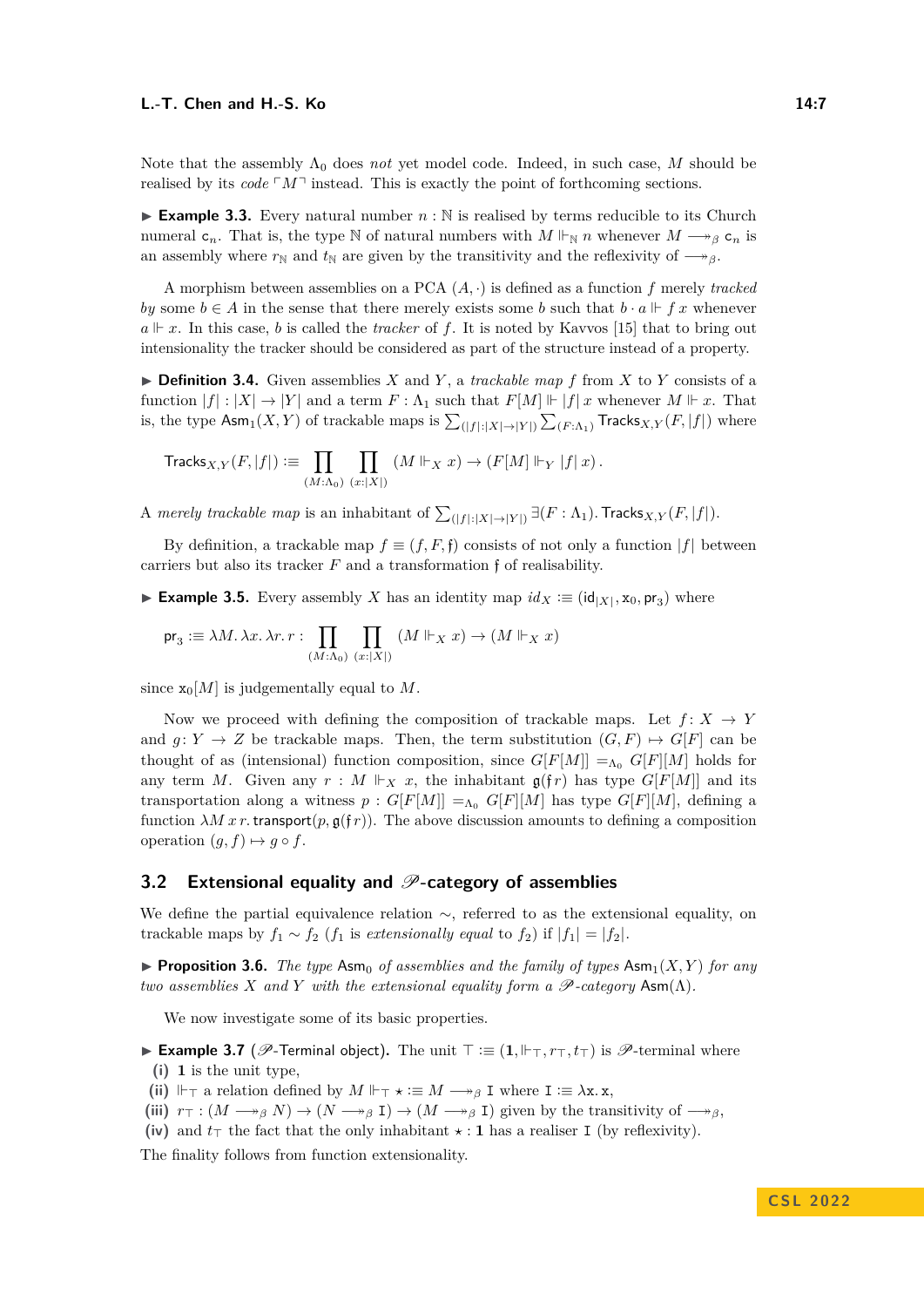#### **14:8 Realising Intensional S4 and GL Modalities**

The construction of binary  $\mathscr{P}$ -products is also typical – the carrier of a product is the cartesian product and a pair  $(x, y)$  is realised by *M* if its Church-encoded projections realised *x* and *y*. It follows that  $\mathsf{Asm}(\Lambda)$  has finite  $\mathscr{P}\text{-products.}$ 

Every inhabitant of an assembly *X* corresponds to a merely trackable map to *X* from the terminal object ⊤, which are called *(global) elements* of *X*, and distinct merely trackable maps can be separated by elements of *X*. In  $\text{Asm}(\Lambda)$ , as trackers are part of trackable maps, an element has to be constructed with an intension.

#### <span id="page-7-0"></span> $\blacktriangleright$  **Lemma 3.8.** Let X be an assembly. Then the following statements hold:

- **1.** *Every inhabitant*  $x : |X|$  *corresponds to a merely trackable map from*  $\top$  *to*  $X$ *.*
- **2.** *Every pair of*  $x : |X|$  *and*  $M : \Lambda_0$  *with*  $r : M \Vdash_X x$  *defines a* closed *element of*  $X$ *, i.e. a trackable map*  $(\lambda_-, x, M, \lambda_-, \lambda_-, x)$  *from*  $\top$  *to*  $X$ *.*

As expected, the P-terminal object  $\top$  in Asm( $\Lambda$ ) is a P-separator in the sense that for any two trackable maps  $f_1$  and  $f_2$  we have  $f_1 \sim f_2$  if  $f_1 \circ x \sim f_2 \circ x$  for every element *x* of *X*. Even further, we can restrict to closed elements.

**• Proposition 3.9.** *Two trackable maps*  $f_1, f_2: X \to Y$  *are extensionally equal if and only if f*<sub>1</sub> ◦ *x* ∼ *f*<sub>2</sub> ◦ *x for every closed element x*:  $\top$  → *X. In particular, the*  $\mathscr{P}$ -terminal object  $\top$ *is a*  $\mathscr{P}$ *-separator in* Asm( $\Lambda$ ).

**Proof sketch.** The proof from left to right is trivial. For the proof from right to left, let  $f_1$  and  $f_2$  be two trackable maps. By function extensionality, to prove that  $|f_1| = |f_2|$ , we define for any inhabitant  $x : |X|$  a closed element  $\hat{x}$  of X constructed by Lemma [3.8](#page-7-0) using  $M_x$  and  $r : M_x \Vdash x$  given by the right totality  $t_X$ . By the recursion principle of propositional truncation and  $|Y|$  being a set, it follows from our assumption that there exists a path  $|f_1| x = |f_2| x$  independent of the choice of  $M_x$  and  $\mathfrak{M}_x$ .

▶ **Example 3.10** (Initial object)**.** The empty assembly ⊥ is P-initial consisting of the empty type **0** and a relation  $\Vdash$ <sub>1</sub>:  $\Lambda_0 \to \mathbf{0} \to$  Set given by the elimination rule for the empty type. The other two components  $r_{\perp}$  and  $t_{\perp}$  are trivial.

In addition, one can show that  $\perp$  is even a *strict*  $\mathscr{P}$ -initial object. That is,

<span id="page-7-1"></span>▶ **Proposition 3.11.** *Any trackable map from some assembly X to* ⊥ *is a* P*-isomorphism.*

From the strictness of the initial object, no morphism from  $\top$  to  $\bot$  could exist.

The construction of  $\mathscr{P}$ -exponential  $X \Rightarrow Y$  is a bit laborious and, perhaps surprisingly,  $X \Rightarrow Y$  has the type of *merely* trackable maps as its carrier.

 $\blacktriangleright$  **Example 3.12** ( $\mathcal{P}$ -Exponential). Given assemblies *X* and *Y*, define

$$
|X \Rightarrow Y| := \sum_{f:|X| \to |Y|} \exists (F: \Lambda_1). \text{Tracks}_{X,Y}(F, f) \equiv \sum_{f:|X| \to |Y|} \left\| \sum_{F: \Lambda_1} \text{Tracks}_{X,Y}(F, f) \right\|
$$

with  $L \Vdash_{X \Rightarrow Y} (f, \star) := \prod_{(M : \Lambda_0)} \prod_{(x : |X|)} (M \Vdash_X x) \to (LM \Vdash_Y fx).$ 

It remains to construct  $r_{X\Rightarrow Y}$  and  $t_{X\Rightarrow Y}$ : We know that  $L' \longrightarrow_{\beta} L$  implies  $L'M \longrightarrow_{\beta} L'$ *LM*, so *L*' realises  $(f, \star)$  whenever *L* realises  $(f, \star)$  and  $L' \longrightarrow_{\beta} L$  by  $r_Y$ . For every  $(f, \star) : |X \to Y|$ , there merely exists a tracker of f, say F. We see that  $L := \lambda x$ . F realises  $(f, \star)$ , since  $(\lambda x. F) M \longrightarrow_{\beta} F[M]$  for any *M* and  $F[M] \Vdash_{Y} f x$  whenever  $M \Vdash_{X} x$ . By applying the recursion principle of the truncated type  $\left\| \sum_{(F:\Lambda_1)} \text{Tracks}_{X,Y}(F,f) \right\|$  to the second component of  $(f, \star)$ , there merely exists a realiser of  $(f, \star)$  for the right totality.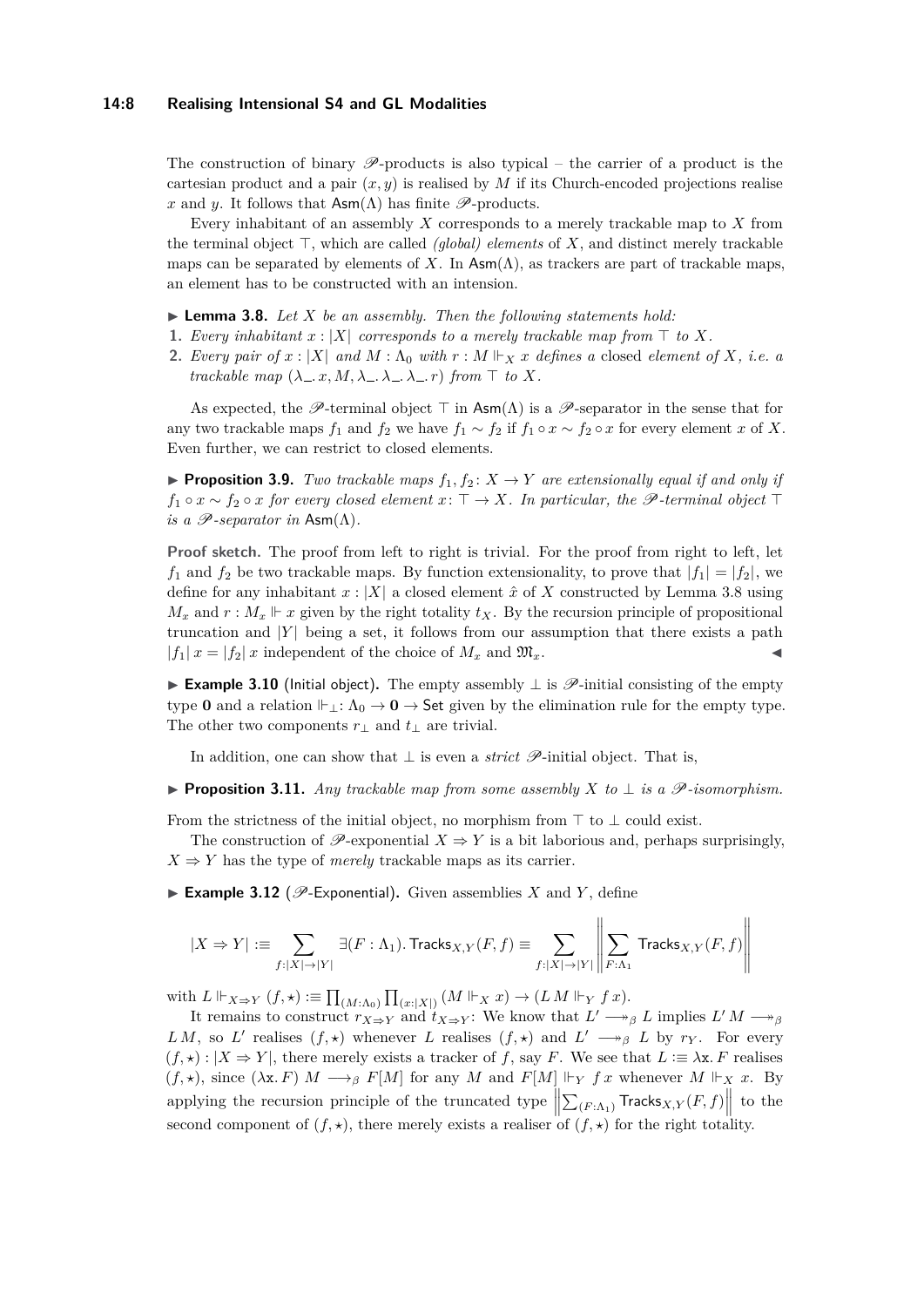The *evaluation map*  $(X \Rightarrow Y) \times X \xrightarrow{ev_{X,Y}} Y$  natural in *X* and *Y* consists of a function  $((f, \star), x) \mapsto fx$  and its tracker  $(proj_1 x_0)(proj_2 x_0)$ :  $\Lambda_1$  where  $x_0$  is the free variable (thought of as a pair of realisers for a function and its argument) and  $proj<sub>i</sub>$  the projection function between *λ*-terms.

The *curried map*  $(f^*, F^*, f^*)$  of a trackable function  $(f, F, f)$  from  $Z \times X$  to Y consists of a function  $f^* := \lambda z \cdot ((\lambda x \cdot f(z, x)), \star_z)$ , where by the recursion principle on the mere existence of a realiser  $L_z \equiv t_z z$  there is merely a tracker  $F[(L_z, \mathbf{x}_0)]$  of  $\lambda x. f(z, x)$ , and a term  $F^* := \lambda x_0 \cdot F[\langle x_1, x_0 \rangle]$  with a witness  $f^*$  of  $\prod_{(L:\Lambda_0)} \prod_{(z:|Z|)} (L \Vdash_Z z) \to (F^*[L] \Vdash_{X \Rightarrow Y} f z)$ because of the reduction

 $(\lambda \mathbf{x}_0, F[\langle L, \mathbf{x}_0 \rangle]) M \longrightarrow_\beta F[\langle L, M \rangle]$ 

and that *F* is indeed a tracker of  $f: |Z \times X| \rightarrow |Y|$ . It is routine to verify remaining details.

▶ **Corollary 3.13.** Asm(Λ) *is a cartesian closed* P*-category with a strict* P*-initial object.*

# <span id="page-8-0"></span>**4 Realisability semantics for the S4 modality**

We are now ready to introduce an exposure  $\boxtimes$ : Asm( $\Lambda$ )  $\leftrightarrow$  Asm( $\Lambda$ ) modelling the **S4** modality (validating the **K** axiom  $\mathbb{Z}(A \to B) \to \mathbb{Z}A \to \mathbb{Z}B$ , the 4 axiom  $A \to \mathbb{Z} \mathbb{Z}A$ , and the **T** axiom  $\boxtimes A \to A$ ) and show that a generic quoting  $X \to \boxtimes X$  cannot exist.

### **4.1 An exposure for the S4 modality**

Given an assembly *X*, which describes a set of extensions merely realised by some intensions (i.e. terms), we can expose the intensions at the level of extensions by constructing an assembly  $\boxtimes X$  where an inhabitant  $(M, x, r)$  :  $|\boxtimes X|$  is an extension  $x : |X|$  and a term  $M : \Lambda_0$  that realises *x*, witnessed by  $r : M \Vdash_X x$ . This term *M* becomes the main part of the extension (with respect to  $\boxtimes X$ ) and should be (merely) realised by some intensional representation of  $M$ ; a natural choice of such representation is  $\lceil M \rceil$ , or indeed any term *β*-reducible to └*M*  $\Box$ . In short, the carrier and the realisability relation of ⊠*X* are defined as

$$
|\boxtimes X| := \sum_{(M:\Lambda_0)} \sum_{(x:|X|)} M \Vdash_X x \text{ and } (N \Vdash_{\boxtimes X} (M,x,r)) := N \longrightarrow_{\beta} \ulcorner M \urcorner
$$

respectively. It turns out that  $\boxtimes X := (|\boxtimes X|, \Vdash_{\boxtimes X}, r_{\boxtimes X}, t_{\boxtimes X})$  is indeed an assembly where  $r_{\boxtimes X}$  and  $t_{\boxtimes X}$  are the transitivity and the reflexivity of  $\longrightarrow$ <sup>*β*</sup>.

To make ⊠ an exposure, we should also define the mapping on morphisms. Consider any trackable map *f* from *X* to *Y* and define  $\mathbb{Z}f := (|f|^{\mathbb{Z}}, F^{\mathbb{Z}}, \mathfrak{f}^{\mathbb{Z}}): \mathbb{Z}X \to \mathbb{Z}Y$  as follows. First define a function from |⊠*X*| to |⊠*Y* | by

 $|f|^{\boxtimes}$ :  $(M, x, r) \mapsto (F[M], |f| x, \mathfrak{f} M x r)$ .

To give a tracker of ⊠*f*, recall that there is a term subst performing term substitution on codes (Section [2.2\)](#page-3-0), and then the term  $F^{\boxtimes} \equiv \texttt{subst} \ulcorner F \urcorner \texttt{x}$  tracks  $|f|^{\boxtimes}$  because

$$
\mathbf{subst} \ulcorner F \urcorner N \longrightarrow_{\beta} \mathbf{subst} \ulcorner F \urcorner \ulcorner M \urcorner \longrightarrow_{\beta} \ulcorner F[M] \urcorner \Vdash_{\boxtimes Y} |f|^{\boxtimes}(M,x,r)
$$

completing the definition of  $\mathfrak{f}^{\boxtimes}$ . In short,  $\boxtimes f := (|f|^{\boxtimes}, F^{\boxtimes}, \mathfrak{f}^{\boxtimes})$  is a trackable map.

**► Definition 4.1.** By  $\star$ : ⊤ → ⊠⊤ we denote a closed element of ⊠⊤ given by Lemma [3.8](#page-7-0) with  $(I, \star, \text{refl}_\rightarrow)$ :  $|\boxtimes\top|$  and its realiser  $\ulcorner I\urcorner$ .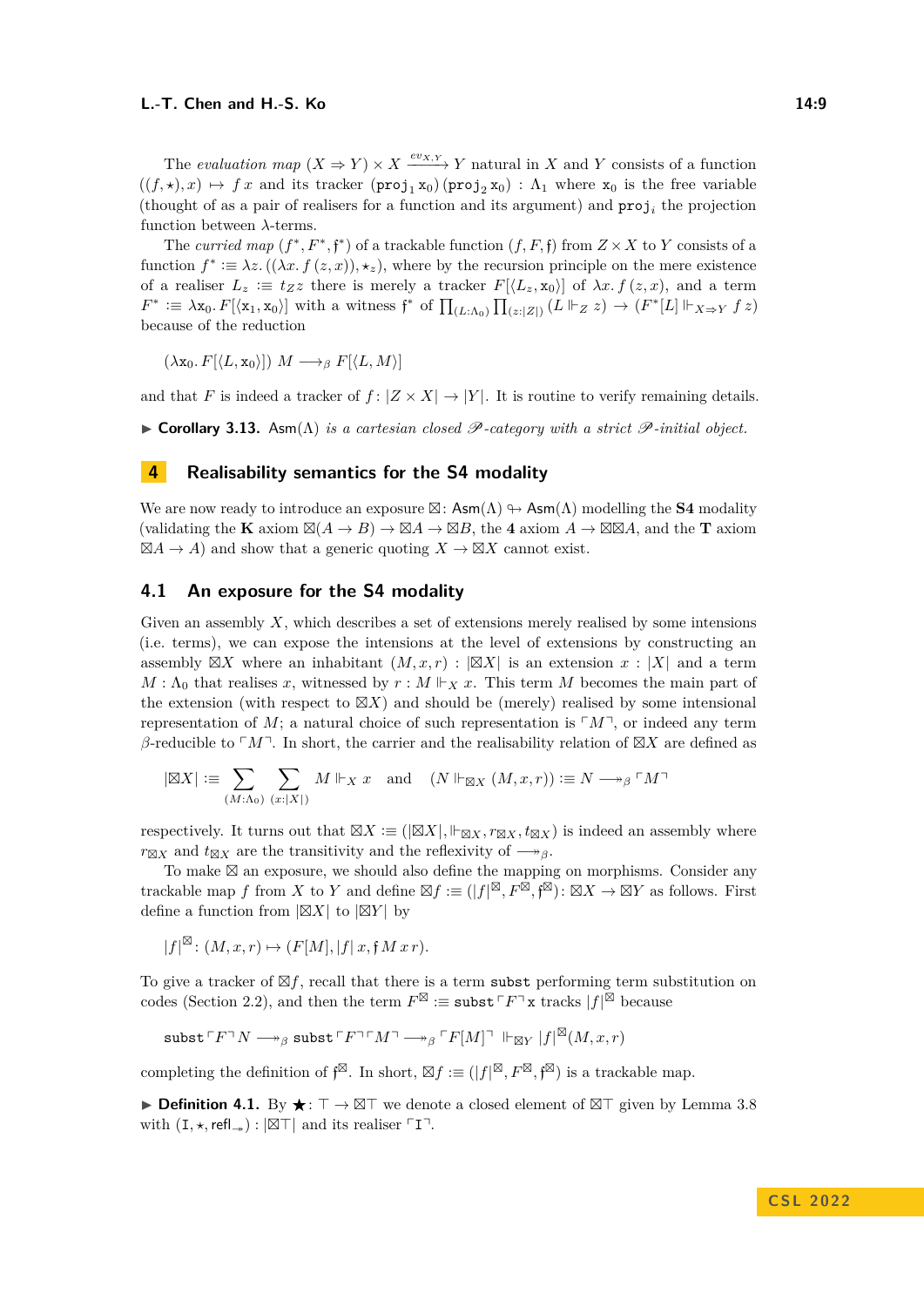#### **14:10 Realising Intensional S4 and GL Modalities**

▶ Remark 4.2. Given elements *a, b* of *X* with *a* ∼ *b* but with different trackers, it follows that by definition ⊠*a* ◦ ⋆ ̸∼ ⊠*b* ◦ ⋆ are two extensionally different elements. That is, ⊠ does not preserve extensional equality.

The assembly ⊠⊤ cannot be  $\mathscr{P}$ -isomorphic to ⊤, since there are countably many inhabitants of |⊠⊤| while there is exactly one inhabitant of |⊤| ≡ **1**. Similarly, there are trackable maps from  $\mathbb{Z}(X \times Y)$  to  $\mathbb{Z}X \times \mathbb{Z}Y$  and vice versa, but they are not  $\mathscr{P}$ -isomorphic. It follows that the exposure  $\boxtimes$  does not preserve finite  $\mathscr{P}\text{-products.}$ 

<span id="page-9-1"></span>**• Theorem 4.3.**  $\boxtimes$ : Asm( $\Lambda$ )  $\leftrightarrow$  Asm( $\Lambda$ ) *is an exposure of assemblies. Moreover, there is an*  $e$ *valuator*  $\epsilon$  *for*  $\boxtimes$ *, i.e.* a natural transformation  $\epsilon$  *from*  $\boxtimes$  *to*  $\mathcal{I}$ *.* 

**Proof sketch.** It is routine to prove the preservation of identities and composition. For example, it follows by definition that  $\text{id}_{[X]}^{\boxtimes}(M, x, r) \equiv (\textbf{x}[M], x, \textbf{pr}_3 M x r) \equiv (M, x, r)$ .

Now we show that  $\boxtimes$  reflects the extensional equality. Let *f* and *g* be trackable maps from *X* to *Y*. By assumptions that  $\boxtimes f \sim \boxtimes g$  and that there is merely *M* :  $\Lambda_0$  with  $r : M \Vdash_X x$ , we can apply the recursion principle of propositional truncation to derive

⊠*f*(*M, x, r*) = (*F*[*M*]*,* |*f*| *x,* f *M x r*) = (*G*[*M*]*,* |*g*| *x,* g *M x r*) = ⊠*g*(*M, x, r*)

since the equality type on  $\boxtimes Y$  is a proposition. Therefore, we have  $\prod_{(x:|X|)} |f| x =_Y |g| x$ . By function extensionality it then follows that  $(|f| = |X| \rightarrow |Y| |g|) \equiv f \sim g$ .

As for the evaluator  $\epsilon_X : \boxtimes X \to X$ , recall the term evaluation evaluates a code (Sec-tion [2.2\)](#page-3-0). We simply define  $|\epsilon_X|$  by  $(M, x, r) \mapsto x$ . Then, given  $N : \Lambda_0$  with  $N \longrightarrow_\beta \ulcorner M \urcorner$ , we have eval $[N] \longrightarrow_{\beta}$  eval $\lceil M \rceil \longrightarrow_{\beta} M$  where  $M \Vdash_X x$  is witnessed by *r*. That is,  $|\epsilon_X|$ is tracked by eval. The naturality of  $\epsilon$  follows by definition.

Given an element *a* of *X*, define its *quotation* as the element  $\boxtimes a \bullet \bigstar$  of  $\boxtimes X$ . The choice of **★** does not matter if *a* is closed, since  $\boxtimes a \circ \star' \sim \boxtimes a \circ \star$  for any element  $\star'$  of  $\boxtimes$ ⊤. We say that a trackable map  $q: X \to \boxtimes X$  *quotes* an element *a* of *X* whenever  $q \circ a \sim \boxtimes a \circ \bigstar$ . The (**4**) axiom can be realised by a family of trackable maps which quote closed elements:

▶ **Proposition 4.4.** *There is a family of functions*  $|\delta_X|(M, x, r) := (\ulcorner M \urcorner, (M, x, r), \text{refl}_\rightarrow)$ *indexed by objects X from* |⊠*X*| *to* |⊠⊠*X*| *and tracked by* quote*, which quote closed elements of* ⊠*X.*

The fact that  $\delta_X$  quotes closed elements justifies the computational meaning categorically. Yet,  $\delta_X$  may fail to quote an element *a* if *a* is not closed, since in general the intension part of  $\boxtimes a$  is applied only verbatim. That is,  $|\boxtimes a|(I, \star, \text{refl}_*)$  is  $(F[I], (M, x, r), s)$  where  $F[I]$  is not necessarily  $\alpha$ -equivalent to  $\lceil M \rceil$ . The subtlety goes on:

<span id="page-9-0"></span>**► Remark 4.5.** One may expect that  $(\mathbb{Z}, \epsilon, \delta)$  is comonadic in the sense that  $\delta$  is a natural transformation up to ∼ satisfying comonad laws, but these maps *δ<sup>X</sup>* are *not* natural in *X*. In detail, for each trackable map  $f: X \to Y$  the inhabitant

$$
\delta_Y(\boxtimes f(M,x,r))\equiv (\ulcorner F[M]\urcorner,(F[M],f\,x,\mathfrak{f}\,M\,x\,r),\mathsf{refl}_\twoheadrightarrow):\boxtimes\boxtimes Y
$$

is not equal to

$$
\boxtimes\boxtimes f(\delta_X(M,x,r))\equiv(\text{subst}^{\top}F^{\top\top}M^{\top},(F[M],f\,x,\mathfrak{f}\,M\,x\,r),\text{subst}\_+)\,\colon\boxtimes\boxtimes Y
$$

despite that their extensions are the same, where  $\textsf{subst}_{\rightarrow}$  is the witness of the reduction sequence subst  $\ulcorner F\urcorner\ulcorner M\urcorner \longrightarrow_{\beta} \ulcorner F[M]\urcorner$ . Let us define  $(M, x, r) \leq (N, y, s)$  if  $M \longrightarrow_{\beta} N$  and *x* = *y* and *f* ≤ *g* if |*f*| *x* ≤ |*g*| *x* for all *x*. Then we only have |⊠⊠*f* ◦ *δX*| ≤ |*δ<sup>Y</sup>* ◦ ⊠*f*|. In general, the *lax naturality* appears more appropriate in the presence of intensionality.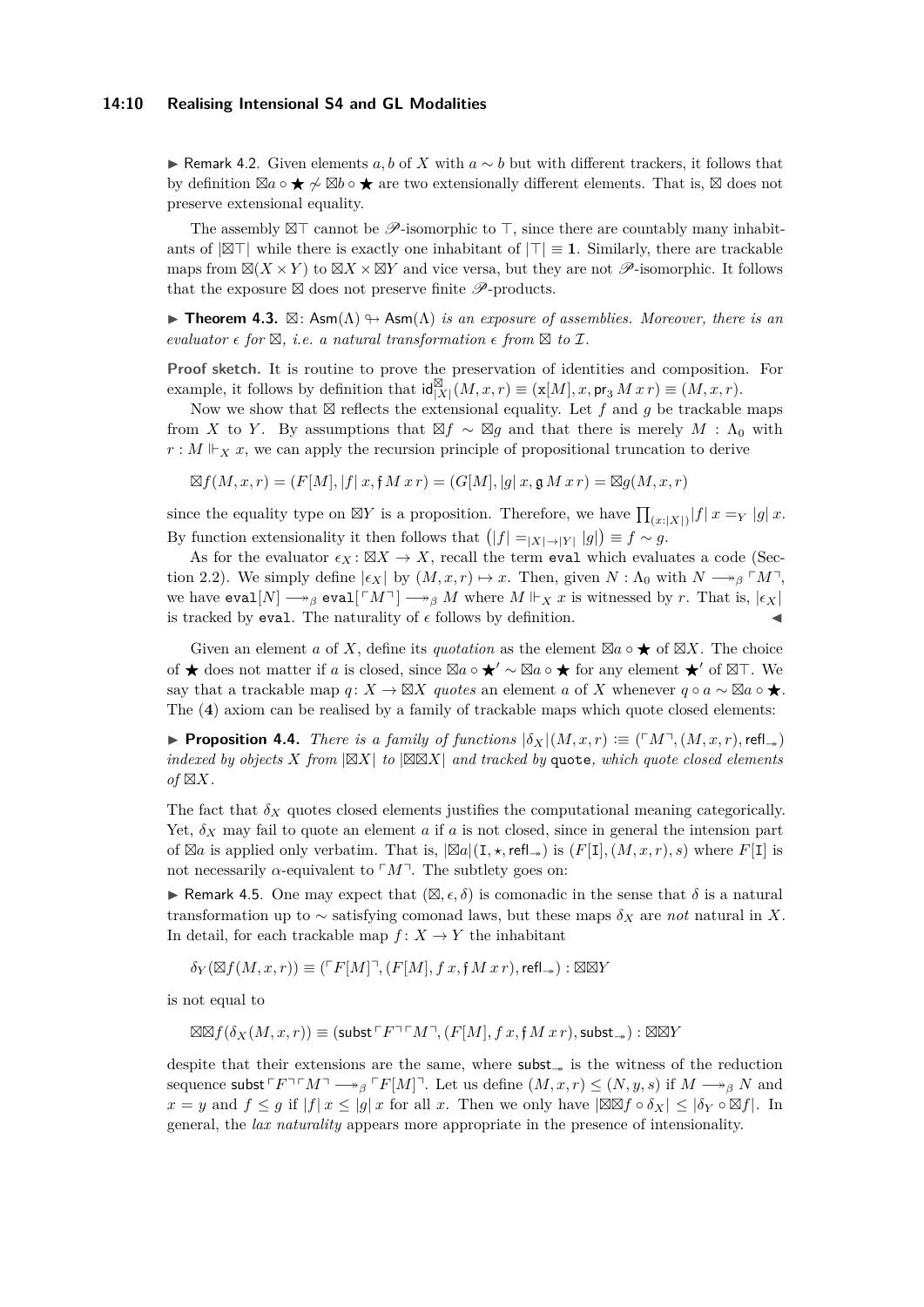The normality condition is realised exactly by ap without naturality:

▶ **Proposition 4.6.** *There is a family of trackable maps from*  $\mathbb{Z}(X \Rightarrow Y)$  *to*  $\mathbb{Z}X \Rightarrow \mathbb{Z}Y$ *tracked by*  $\lambda$ x<sub>0</sub>. ap[x<sub>1</sub>] x<sub>0</sub>.

On the other hand, it is impossible for the rule  $A \to \boxtimes A$  to compute quotations for arbitrary *A*, since this is already impossible for the particular case of  $\Lambda_0 \to \boxtimes \Lambda_0$  (where  $\Lambda_0$ was given in Example [3.2\)](#page-5-2).

<span id="page-10-1"></span>**► Theorem 4.7.** *No trackable map from*  $\Lambda_0$  *to*  $\boxtimes \Lambda_0$  *quotes closed elements of*  $\Lambda_0$ *.* 

**Proof.** Assume  $\eta: \Lambda_0 \to \boxtimes \Lambda_0$  with  $\eta \circ a \sim \boxtimes a \circ \star$  for any  $a: \top \to \Lambda_0$  given by Lemma [3.8.](#page-7-0) Every closed term *M* defines an element  $\widehat{M} \equiv (\lambda_-, M, M, \lambda_-, \lambda_-, \lambda_-, \text{refl}_*)$  of  $\Lambda_0$  and thus  $\left|\mathbb{\boxtimes} \widehat{M}\right|(N, y, s) = (M, M, \mathsf{refl}_\rightarrow)$  for any  $(N, y, s) : \boxtimes \top$  by definition. By assumption

$$
|\eta| M \equiv |\eta| \left( \left| \widehat{M} \right| \star \right) = \left| \boxtimes \widehat{M} \right| ( \left| \bigstar \right| \star ) = (M, M, \mathsf{refl}_\rightarrow),
$$

so the tracker Q of *η* should satisfy  $\mathbb{Q}[N] \longrightarrow_{\beta} \ulcorner M \urcorner$  whenever  $N \longrightarrow_{\beta} M$ . In particular, it follows that  $\mathbb{Q}[M] \longrightarrow_{\beta} \ulcorner M \urcorner$ . By Proposition [2.1](#page-3-1) such  $\mathbb{Q}$  cannot exist.

As the choice of  $\star$  does not matter for closed elements *a*, the above theorem shows that even a very limited form of naturality for any two morphisms  $\eta_{\Lambda_0}$  and  $\eta_{\top}$  satisfying  $\eta_{\Lambda_0} \circ a \sim \boxtimes a \circ \eta$ <sub>T</sub> for any closed element *a* remains impossible. It is unclear how to state "parametricity" for ⊠ so that any family of morphisms from *A* to ⊠*A*, satisfying a reasonable naturality, can be rejected.

# <span id="page-10-0"></span>**5 Realisability semantics for the GL modality**

Kavvos [\[15\]](#page-16-5) advocated that the provability modality  $\Box$  and the **GL** axiom  $\Box(\Box A \rightarrow A) \rightarrow \Box A$ can also be understood as the type of code of type *A* and as intensional recursion respectively from the computational perspective. Since we already have an exposure ⊠ modelling typed code, a natural approach is to extend  $\boxtimes$  to model the **GL** axiom in addition to **S4**. However, it is known that the **GL** axiom is incompatible with the reflection principle  $\Box A \rightarrow A$ . Indeed, let *A* be the falsity  $\perp$  for both laws. Then, we have  $\Box(\Box \perp \rightarrow \bot) \rightarrow \Box \perp$  and  $\Box \perp \rightarrow \bot$ . By the necessitation rule we can derive  $\Box(\Box \bot \rightarrow \bot)$  and thus by modus ponens we can derive □⊥ and finally ⊥. Therefore, by Proposition [3.11](#page-7-1) and Theorem [4.3,](#page-9-1) we cannot expect the exposure ⊠ to model the **GL** axiom if we want the type system to be logically consistent.

To untie the knot and retain consistency and the understanding of □*A* as code of type *A*, we observe that in general □*A* and ⊠*A* are types for different kinds of code and should be kept separate: code constructed with intensional recursion can only be expanded in stages (or otherwise may result in non-termination), whereas code supporting **S4** is only a special case where next stages include the current one, so that  $\epsilon_X : \boxtimes X \to X$  is allowed. Therefore, separately from  $\boxtimes$ , we give an exposure  $\square$ :  $\mathsf{Asm}(\Lambda) \leftrightarrow \mathsf{Asm}(\Lambda)$  modelling the **GL** modality in a staged setting (Section [5.2\)](#page-12-0). The construction refutes both  $X \to \Box X$  (by the same argument for  $\boxtimes$ ) and the reflection principle  $\Box X \to X$ . We also derive the **GL** axiom as well as its deductive form. To express staged constructions more conveniently (without stage indexing), we work within guarded type theory.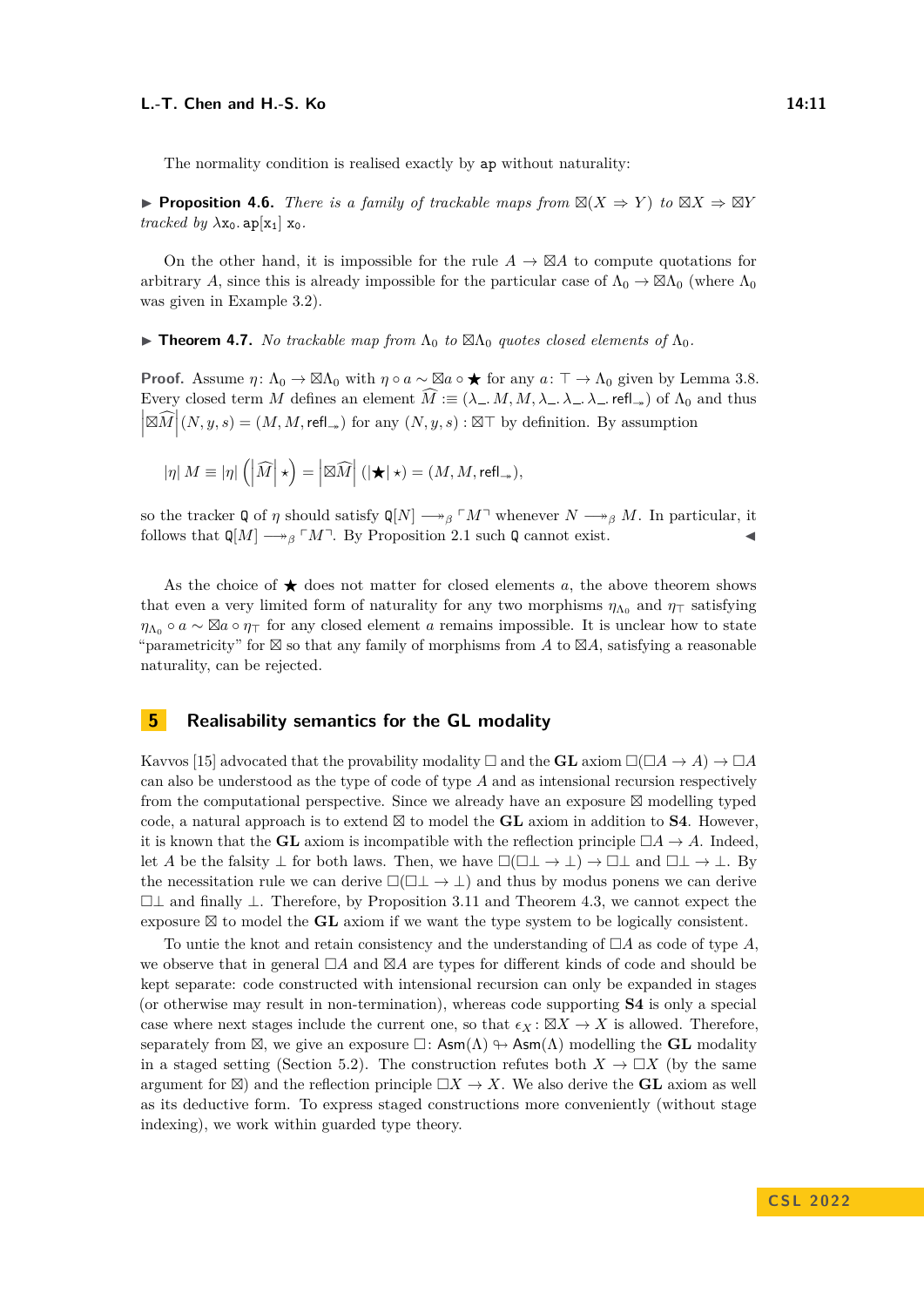#### **14:12 Realising Intensional S4 and GL Modalities**

# **5.1 Digression: Clocked cubical type theory**

We use a particular version of guarded type theory – *clocked cubical type theory* [\[18\]](#page-16-10), CCTT for short. It extends HoTT with a later modality  $\nu^{\kappa}$ , parametrised by a "clock"  $\kappa$ , and guarded recursion. Here we only intuitively introduce the constructs and properties of CCTT that are necessary for the informal presentation of the constructions in Section [5.2,](#page-12-0) but the formal details are all checked in AGDA in the guarded cubical mode.

CCTT features a new type  $\triangleright (\alpha : \kappa)$ . A of suspended computations that take in a tick  $\alpha$  on a clock  $\kappa$  to produce an inhabitant of A in a next stage. (Clocks will be discussed towards the end and can be ignored for now.) An inhabitant of  $\rho(\alpha : \kappa)$ . A therefore resembles a function computationally, and can be introduced as a  $\lambda$ -expression  $\lambda(\alpha:\kappa)$ *t*, often abbreviated to  $\lambda \alpha$ . t, where t: A, or eliminated by application to a tick, denoted by  $f[\alpha]$ : A where  $f : \mathcal{D}(\alpha : \kappa)$ . A and  $\alpha : \kappa$ . For brevity,  $\mathcal{D}(\alpha : \kappa)$ . A is written as  $\mathcal{D}^{\kappa} A$  if  $\alpha$  is not referred to in *A*. For example, the following term implements the normality axiom for  $\nu^k$ :

 $\mathsf{ap}^{\kappa} \coloneqq \lambda f \cdot \lambda x \cdot \lambda \alpha \cdot f[\alpha](x[\alpha]) : \mathsf{D}^{\kappa}(A \to B) \to \mathsf{D}^{\kappa} A \to \mathsf{D}^{\kappa} B.$ 

Viewed as a function,  $ap^{\kappa}$  takes  $f : \triangleright^{\kappa} (A \to B)$  and  $x : \triangleright^{\kappa} A$  as arguments, both of which are values that can be used in a next stage, and should produce a result of type  $\triangleright^{\kappa}B$ , that is, a value of type *B* in a next stage; this result is constructed by first taking in a tick  $\alpha$  – after which the rest of the term describes a construction in the next stage – and then applying both *f* and *x* to *α* to produce  $f[\alpha] : A \to B$ ,  $x[\alpha] : A$ , and eventually  $f[\alpha](x[\alpha]) : B$  in the next stage. Another important example is delaying a value to a next stage:

 $next^{\kappa} := \lambda x.\, \lambda \alpha.\, x:A \to \triangleright^{\kappa} A.$ 

In contrast to next<sup>*κ*</sup>, there is no term of type  $\triangleright^{\kappa} A \to A$ , matching our intuition about a series of stages happening in order: in the current stage we should not be able to obtain a value that is only available in the next stage. Also there is no term of type  $\triangleright^{\kappa} \triangleright^{\kappa} A \to \triangleright^{\kappa} A - \text{it}$ might be tempting to write  $\lambda x.\lambda \alpha.x[\alpha][\alpha]$ , but the two consecutive applications to  $\alpha$  are prohibited in CCTT.

An important primitive is *guarded recursion*, also known as *Löb induction*: every function  $f: \mathcal{P}^k A \to A$  has a delayed fixed point dfix<sup>*k*</sup>  $f: \mathcal{P}^k A$  with the fixed point equation  $(\text{dfix}^{\kappa} f)[\alpha] =_A f(\text{dfix}^{\kappa} f)$  where the right-hand side can be seen as a fixed point of *f* without delay.

We now list some properties needed for Section [5.2.](#page-12-0) The first one helps to assure that we are still working with propositions and sets even when  $\triangleright^{\kappa}$  is involved.

 $\blacktriangleright$  **Lemma 5.1.** *If*  $A[\alpha]$  *is a proposition/set for arbitrary*  $\alpha$  :  $\kappa$ *, then so is*  $\triangleright (\alpha : \kappa)$ *.*  $A[\alpha]$ *.* 

<span id="page-11-0"></span>The later modality distributes over a  $\Sigma$ -type.

 $\blacktriangleright$  **Lemma 5.2.** Let  $B(x)$  be a family of types indexed by  $x : A$ . Then there are functions from  $\rhd^{\kappa} \sum_{(x:A)} B(x)$  to  $\sum_{(x:\rhd^{\kappa} A)} \triangleright (\alpha:\kappa)$ .  $B(x[\alpha])$  and vice versa. In fact, the two types are *equivalent.*

<span id="page-11-1"></span>Therefore guarded recursion has a specialised form for  $\Sigma$ -types.

 $\triangleright$  **Corollary 5.3.** Let  $B(x)$  be a family of types indexed by  $x : A$ . Then

$$
\sum_{x:\triangleright A} \triangleright(\alpha:\kappa). B(x[\alpha]) \to \sum_{x:A} B(x) \quad implies \quad \sum_{x:A} B(x).
$$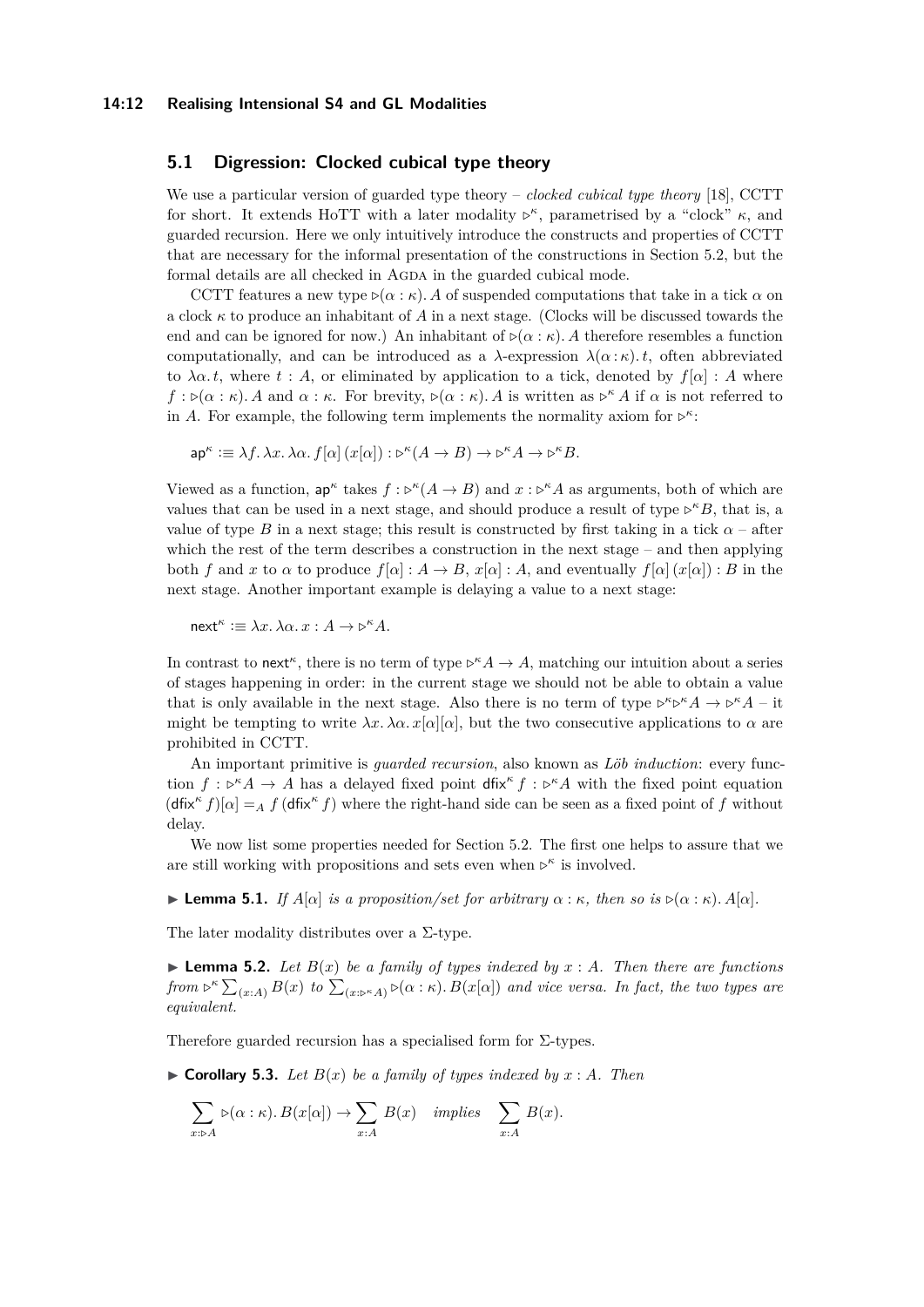The final property states that if two values delayed to a next stage are equal, then they are equal in the current stage. It may be tempting to formulate the property as next<sup> $\kappa$ </sup>  $x =_{\kappa^k A}$ next<sup> $\kappa$ </sup>  $y \to x = A$  *y*, but this is in fact invalid, since (analogously to function extensionality) the antecedent equality is equivalent to  $\nu^k(x = A \, y)$  rather than  $x = A \, y$  [\[20\]](#page-16-14). The correct formulation is the following, where the antecedent includes a *clock quantification* "∀*κ*".

<span id="page-12-1"></span>▶ **Lemma 5.4.** *Let x and*  $y$  : *A. Then*  $x = A$  *y if*  $\forall \kappa$ *.* next<sup> $\kappa$ </sup>  $x =_{\kappa A}$  next<sup> $\kappa$ </sup>  $y$ *.* 

This lemma holds because, with clock quantification, it is possible to write Atkey and McBride's [\[3\]](#page-15-9) operator force :  $(\forall \kappa.\mathcal{P}^k A) \rightarrow (\forall \kappa.\ A)$ , which can then be applied to the equality  $\forall \kappa. \triangleright^{\kappa} (x = A \ y)$  equivalent to the antecedent and yield  $\forall \kappa. x = A \ y$ , which is equivalent to  $x = A$  *y*. One way to think about (fully) clock-quantified types is that they are independent of the choice of clocks and can be viewed as the types of pure, completed descriptions of staged computation rather than ongoing computations that are taking effect in stages with respect to a particular clock in scope. We can manipulate such descriptions at will, irrespective of our current timeline – in particular, it is perfectly fine to take a description of a staged computation that produces results from the second stage onwards and make it produce the results right from the first stage instead, which is what force does.

### <span id="page-12-0"></span>**5.2 An exposure for the GL modality**

First we adapt the definition of exposures to the setting of CCTT.

▶ **Definition 5.5** (Clocked exposure). Given  $\mathcal{P}$ -categories **C** and **D**, a *clocked exposure*  $Q: \mathbb{C} \oplus \mathbb{D}$  consists of  $(a)$  a mapping  $Q^{\kappa}$  for each clock  $\kappa$  from objects *X* of **C** to objects  $Q^{\kappa} X$ of **D** and *(b)* for each clock  $\kappa$  from well-defined morphisms  $f: X \to Y$  to well-defined morphisms  $Q^{\kappa}f: Q^{\kappa}X \to Q^{\kappa}Y$  satisfying following properties

**(i)** *Q<sup>κ</sup> id<sup>X</sup>* ∼ *idQX*,

(ii) 
$$
Q^{\kappa}(g \circ f) \sim Q^{\kappa}g \circ Q^{\kappa}f
$$
, and

(iii)  $f \sim g$  whenever  $\forall \kappa$ .  $Q^{\kappa} f \sim Q^{\kappa} g$  for any two well-defined morphisms  $f, g \colon X \to Y$ .

Notably, the faithfulness of a clocked exposure mirrors the form of Lemma [5.4,](#page-12-1) and is the main reason that we need CCTT.

Now we introduce the clocked exposure  $\square$ :  $\mathsf{Asm}(\Lambda) \to \mathsf{Asm}(\Lambda)$  modelling **GL**. For an assembly *X*, the carrier  $|\Box^k X|$  and the realisability relation  $\Vdash_{\Box^k X}$  are defined as

$$
|\Box^{\kappa} X| := \sum_{(M:\Lambda_0)} \sum_{(x: \mathfrak{b}^{\kappa} |X|)} \mathfrak{b}(\alpha : \kappa) .\, M \Vdash_X x[\alpha] \quad \text{and} \quad (N \Vdash_{\Box^{\kappa} X} (M, x, r)) := N \longrightarrow_{\beta} \ulcorner M \urcorner
$$

where  $\Vdash_{\Box^k X}$  is defined in the same way as the exposure  $\boxtimes$ . The main difference between the carriers  $|\boxtimes X|$  and  $|\Box^k X|$  is that the extension part  $|X|$  becomes  $\triangleright^k |X|$ . That is, the extension *x* is available in a next stage but not earlier (with respect to the clock  $\kappa$ ), but the intension *M* remains the same type. Similarly,  $\Box^{\kappa} X := (|\Box^{\kappa} X|, \Vert_{\Box^{\kappa} X}, \tau_{\Box^{\kappa} X}, t_{\Box^{\kappa} X})$  is an assembly where  $r_{\Box K}$  and  $t_{\Box K}$  are given by the transitivity and the reflexivity of  $\longrightarrow$ <sup>*β*</sup>.

For any trackable map *f* from *X* to *Y*, also define  $\Box^k f$  in the same way as  $\boxtimes f$  except that a later modality is involved:

$$
|\Box^{\kappa} f|(M,x,r) :\equiv (F[M], \rhd^{\kappa} |f| \;x, \lambda\alpha. \; \mathfrak{f}\, M\left(x[\alpha]\right)(r[\alpha]))
$$

where  $\triangleright^{\kappa} |f| : \triangleright^{\kappa} |X| \to \triangleright^{\kappa} |Y|$  is given by the functoriality of the later modality  $\triangleright^{\kappa}$ . The very same argument for  $\boxtimes f$  shows that  $\square^{\kappa} f$  is indeed a trackable map from  $\square^{\kappa} X \mid$  to  $\square^{\kappa} Y \mid$ .

▶ Remark. By Lemma [5.2,](#page-11-0) the carrier of  $\Box^{\kappa} X$  and the type  $\sum_{(M:\Lambda_0)} \triangleright^{\kappa} \sum_{(x:\vert X\vert)} M \Vdash_X x$ are interchangeable. The latter form is more convenient when using guarded recursion.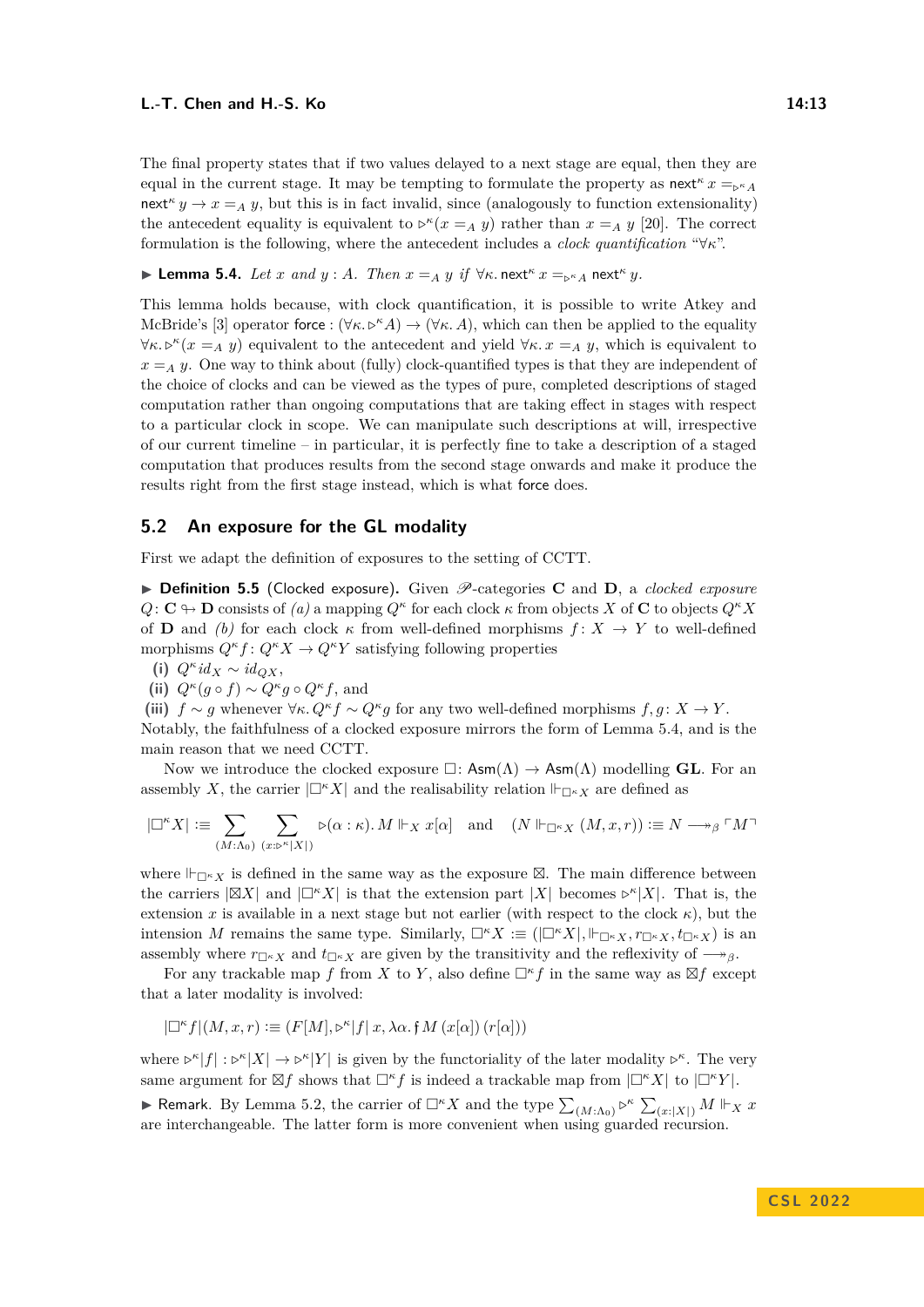#### **14:14 Realising Intensional S4 and GL Modalities**

It is straightforward to show that  $\square$  is a clocked exposure by Lemma [5.4.](#page-12-1)

 $\blacktriangleright$  **Theorem 5.6.**  $\Box$ : Asm( $\Lambda$ )  $\Leftrightarrow$  Asm( $\Lambda$ ) *is a clocked exposure.* 

**• Proposition 5.7.** *There is a family of trackable maps from*  $\Box^{\kappa}(X \Rightarrow Y)$  *to*  $\Box^{\kappa}X \Rightarrow \Box^{\kappa}Y$ *tracked by*  $\lambda$ x<sub>0</sub>. ap[x<sub>1</sub>] x<sub>0</sub>.

Similar to Theorem [4.7,](#page-10-1) no morphism  $\Lambda_0 \to \Box^k \Lambda_0$  can be quoting.

 $\triangleright$  **Theorem 5.8.** *There is no trackable map from*  $\Lambda_0$  *to*  $\Box^{\kappa}\Lambda_0$  *which quotes closed elements.* 

It is also not possible to have a family of trackable maps  $\epsilon_X$  from  $\Box^k X$  to X natural in *X*, since the extension of (*M, x, r*) can only be projected in a time step away from now.

▶ **Theorem 5.9.** *There is no function from* |□*<sup>κ</sup>*⊥| *to* |⊥|*. In particular, there is no natural transformation from*  $\Box^{\kappa}$  *to*  $\mathcal I$  *for any*  $\kappa$ *.* 

**Proof.** Assume  $\epsilon_1 : |\mathbb{Z}^k \mathbb{L}| \to |\mathbb{L}|$  exists. We show that there is bang:  $\triangleright 0 \to 0$ , so by guarded recursion a contradiction fix bang :  $\bf{0}$  is derivable. Let *x* be an inhabitant of  $\triangleright$ **0**. We construct an inhabitant  $(M, x, r)$  of  $\Box^k \bot$  so that the function  $|\epsilon|$  from  $|\Box^k \bot|$  to  $|\bot| \equiv 0$  can be applied. Choose an arbitrary closed term  $M$ , say  $\lambda$ x. x, and apply the recursion principle rec<sub>0</sub> of the empty type to *x* in a time step to get  $r := \lambda \alpha$ . rec<sub>0</sub>  $(M \Vdash \neg x[\alpha]) x[\alpha]$ , which is an inhabitant of  $\rhd(\alpha : \kappa)$ . M  $\Vdash_{\perp} x[\alpha]$ , so  $(M, x, r)$  is of type  $|\square^{\kappa} \perp|$ .

The pay-off for disallowing evaluation is to be able to derive intensional recursion, which is logically the **GL** axiom and its deductive form(s).

<span id="page-13-0"></span> $\blacktriangleright$  **Theorem 5.10** (Intensional recursion). For every trackable map  $f: \Box^{\kappa} X \to X$ , there are **1.** *an element*  $f^{\dagger}$  *of*  $\Box^{k}X$  *realised by*  $\Box^{k}Y$  *and* **2.** *an element*  $f^{\ddagger}$  *of X realised by* fix *F satisfying*  $f^{\ddagger} \sim f \circ \Box^{\kappa} f^{\ddagger} \circ \bigstar$ *where*  $fix F: \Lambda_0$  *is a term that can be reduced to*  $F[\ulcorner fix F\urcorner]$ *.* 

**Proof.** Let f be a trackable map from  $\Box^k X$  to X tracked by  $F : \Lambda_1$ . Applying Theorem [2.2](#page-3-2) to  $\lambda$ x<sub>0</sub>. F :  $\Lambda$ <sub>0</sub>, we obtain a term fix  $F : \Lambda_0$  with fix  $F \longrightarrow_\beta (\lambda x_0, F)$   $\lceil \text{Fix } F \rceil \longrightarrow_\beta F \lceil \text{Fix } F \rceil$ . Now we construct the first element by Löb induction on a  $\Sigma$ -type (Corollary [5.3\)](#page-11-1): assuming

 $x : \triangleright |X|$  and  $r : \triangleright (\alpha : \kappa) \cdot F$ [  $\ulcorner$  fix  $F \urcorner$ ]  $\Vdash x[\alpha]$ 

we show an inhabitant of type  $|X|$  realised by  $\lceil \text{fix } F \rceil$  as follows.

**1.** First,  $\rho(\alpha : \kappa)$ . (fix  $F \Vdash x[\alpha]$ ) has an inhabitant, say  $r'$ , since fix  $F$  reduces to  $F[\ulcorner \text{fix } F\urcorner]$ .

**2.** Then, we derive an inhabitant of type  $|X|$  realised by  $F[\text{Fix } F]$  as witnessed by

 $f(\text{refl}_{\rightarrow} \ulcorner \text{fix } F \urcorner) : F \ulcorner \ulcorner \text{fix } F \urcorner \urcorner \urcorner \Vdash |f| (\text{fix } F, x, r')$ 

since *F* tracks  $|f|$  and the set  $\ulcorner$  fix  $F\urcorner$   $\Vdash_{\Box^{\kappa} X}$  (fix  $F, x, r'$ ) is judgementally equal to  $\ulcorner$ fix  $F\urcorner \longrightarrow_\beta \ulcorner$  fix  $F\urcorner$ , which is inhabited by refl<sub>→</sub>.

**3.** By Löb induction,  $\sum_{(x:\triangleright|X|)} \triangleright (\alpha:\kappa) \cdot F[\ulcorner \text{fix } F \urcorner] \Vdash x[\alpha]$  has an inhabitant  $(x_0, r_0)$ .

**4.** By fix  $F \longrightarrow_{\beta} F[\ulcorner \text{fix } F \urcorner]$ , we have  $(\text{fix } F, x_0, r'_0) : |\Box^{\kappa} X|$  where  $r'_0 : \triangleright (\alpha : \kappa)$ . fix  $F \Vdash x_0[\alpha]$ . Clearly (fix *F*,  $x_0, r'_0$ ) is realised by  $\ulcorner$  fix  $F\urcorner$ , and by Lemma [3.8](#page-7-0) it gives an element  $f^{\dagger}$  of  $\Box X$ .

To construct the second element  $f^{\ddagger}$ , we follow the same steps except the third: we conclude  $(x_0, r_0)$ :  $\sum_{(x:|X|)} F[\ulcorner \text{fix } F \urcorner] \Vdash x[\alpha]$  without any delay and thus  $x_0:|X|$  is realised by  $r'_0$ : fix  $F \Vdash x_0$ . The equation  $f^{\ddagger} \sim f \circ \Box^{\kappa}(f^{\ddagger}) \circ \bigstar$  follows from the fixed point equation for guarded recursion.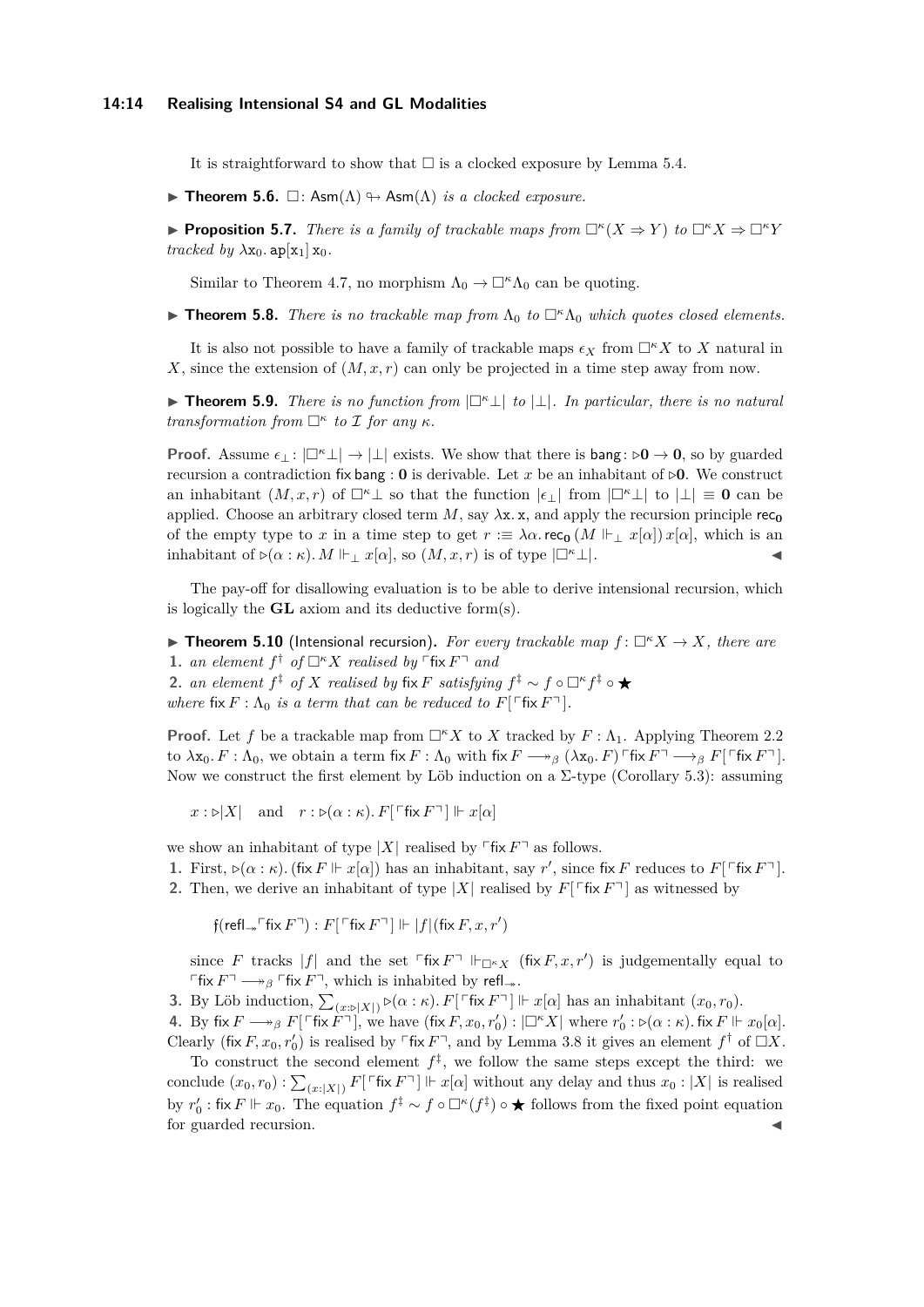From the above proof, we can see that the intensional information available in the trackable map  $\square^k X \to X$ , i.e. the tracker *F*, does matter, since it is essential for constructing the fixpoint fix *F*. To internalise the inductive form as the **GL** axiom, we also need the intension:

<span id="page-14-2"></span> $\blacktriangleright$  **Theorem 5.11.** *There is a family of trackable maps from*  $\Box^{\kappa}(\Box^{\kappa} X \Rightarrow X)$  *to*  $\Box^{\kappa} X$ *.* 

The reader may wonder whether the strong Löb axiom, interpreted as a map from  $\Box^k X \Rightarrow X$ to *X*, can also be realised by the SRT in a similar way, but from  $\Box^k X \Rightarrow X$ , which amounts to a merely trackable map, we do not get the tracker *F* explicitly needed by the SRT.

# <span id="page-14-0"></span>**6 Related work**

Kavvos introduced a comonadic exposure [\[15,](#page-16-5) Theorem 11], which we denote by  $\boxtimes_K$  here, on P-category of assemblies on a PCA (instead of *λ*-calculus) to model the intensional **S4** modality. For an assembly *X* on a PCA  $(A, \cdot)$ , the assembly  $\mathbb{Z}_K X$  is defined by

 $|\mathbb{Z}_K X| := \{ (a, x) | a \Vdash x \}$  and  $b \Vdash_{\mathbb{Z}_K X} (a, x) := a = b$ ,

without the use of Gödel encoding. The morphism mapping is similar to ⊠. The difference between  $\boxtimes_K$  and  $\boxtimes$  mainly comes from the chosen notion of realisability and the use of Gödel encoding. First, the exposure  $\boxtimes_K$  preserves finite products, while  $\boxtimes$  does not. Some *β*-equivalent intensions have to be identified to satisfy equations of PCA. For example *⋆* : |⊤| has only one realiser I, so |⊠*K*⊤| has only one element (*⋆,* I), too. Second, ⊠*<sup>K</sup>* is comonadic by a similar reason, while our  $\delta$  is not even natural. Third,  $\boxtimes_K$  is idempotent, i.e.  $\delta_K$ are isomorphisms, which is impossible for ⊠ because of Gödel encoding. Finally, a generic quoting for  $\boxtimes_K$  *can* be defined:

▶ **Observation 6.1.** *For the one-element PCA, there exists a natural transformation from the identity exposure to*  $\mathbb{Z}_K$ *.* 

Further, assuming the axiom of choice, there is (merely) a function *q* from |*X*| to  $|\mathbb{Z}_K X|$ because of the right totality of ⊩. It is likely that *q* could be realised in the sense of Krivine's classical realisability [\[19\]](#page-16-15), which would establish a non-trivial example of generic quoting for ⊠*<sup>K</sup>* or alike. On the other hand, using *λ*-terms subject to *α*-equivalence as realisers and  $\ulcorner M\urcorner$  as realisers for  $(M, x, r)$  allows the exposure ⊠ to distinguish *β*-equivalent intensions, so ⊠ – being more intensional than ⊠*<sup>K</sup>* – lacks well-behaved extensional properties, as expected.

As a reviewer pointed out, Remark [4.5](#page-9-0) is reminiscent of *categorical simulation* studied by Cockett and Hofstra [\[6\]](#page-15-10).

Artemov and Beklemishev [\[2\]](#page-15-11) pointed out that Gödel attempted to use classical **S4** modal logic to capture provability for Peano Arithmetic (**PA**) but realised that  $Prov(A) :=$ ∃*x.* Proof(*x, A*) cannot be **S4**. Löb found the well-known **GL** axiom and Solovay showed that **GL** is complete with respect to **PA**. On the other hand, Artemov [\[1\]](#page-15-12) proposed *logic of proofs* extending **S4** and argued that **S4** is for *explicit proofs*. Goris [\[13\]](#page-15-13) discussed two modalities **GL** and **S4** over classical logic by presenting a bi-modal logic and provides a Kripke semantics for both. We took Goris' notation for the **S4** modality ⊠. Our work is partly inspired by Shamkanov's [\[25,](#page-16-16) [26\]](#page-16-17) provability semantics for **GL** using circular proofs.

# <span id="page-14-1"></span>**7 Conclusion**

In this paper we follow the principle of modality-as-intension [\[10\]](#page-15-1) and the  $\mathscr P$ -categorical semantics [\[15\]](#page-16-5) to manifest the concepts of denotations, extensions, and intensions. We have studied the  $\mathscr{P}$ -category of assemblies on  $\lambda$ -calculus developed and formalised in HoTT as a semantic foundation for intensionality, on which we modelled **S4** and **GL** modalities.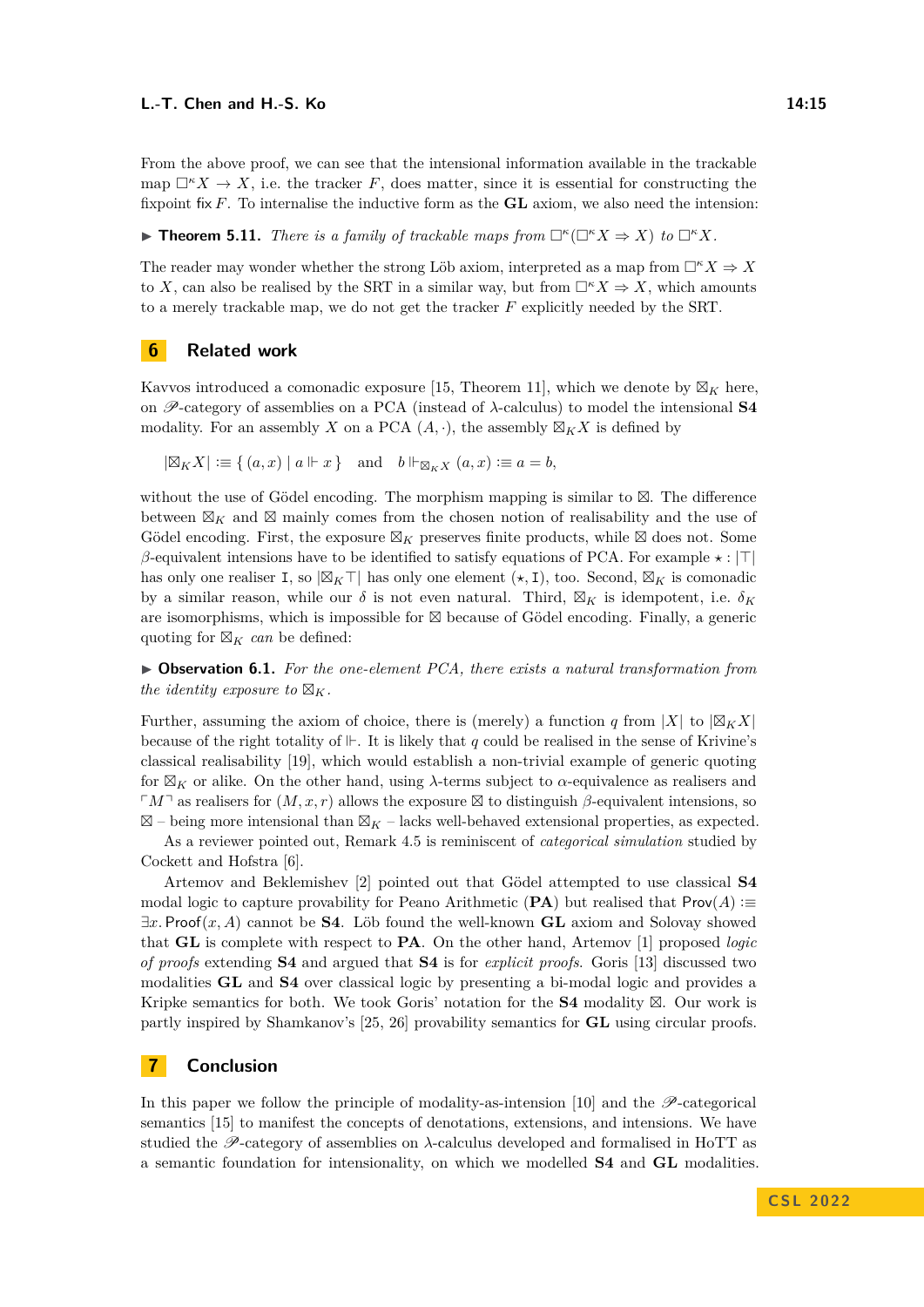#### **14:16 Realising Intensional S4 and GL Modalities**

Notably, our denotational semantics of the **S4** modality ⊠ is more intensional than that of Kavvos'  $\mathbb{Z}_K$ . For the **GL** modality  $\Box$ , we have given the *first* denotational semantics, which is shown (Theorem [5.10](#page-13-0) and Theorem [5.11\)](#page-14-2) to satisfy the Gödel-Löb axiom and its deductive form – the intensional recursion – using guarded type theory.

As future work, an important issue we have not discussed yet is the connection between  $\boxtimes$  and  $\Box$  – for example, it is easy to construct a family of trackable maps from  $\boxtimes X$  to  $\Box^k X$ natural in *X* by deferring the extension part of  $(M, x)$  to a later stage, and Goris' bi-modal logic [\[13\]](#page-15-13) suggests that there are more rules to discover. In the long term, based on the  $\mathscr{P}$ -category of assemblies and the denotational semantics of modalities, we intend to design a type theory with two modes of Code and prove its meta-properties such as consistency, confluence, and decidability of type checking by interpreting judgements into  $\text{Asm}(\Lambda)$ .

#### **References**

- <span id="page-15-12"></span>**1** Sergei N. Artemov. Explicit provability and constructive semantics. *Bulletin of Symbolic Logic*, 7(1):1–36, 2001. [doi:10.2307/2687821](https://doi.org/10.2307/2687821).
- <span id="page-15-11"></span>**2** Sergei N. Artemov and Lev D. Beklemishev. Provability logic. In D.M. Gabbay and F. Guenthner, editors, *Handbook of Philosophical Logic, 2nd Edition*, volume 13 of *Handbook of Philosophical Logic*, pages 189–360. Springer, Dordrecht, 2005. [doi:10.1007/1-4020-3521-7\\_](https://doi.org/10.1007/1-4020-3521-7_3) [3](https://doi.org/10.1007/1-4020-3521-7_3).
- <span id="page-15-9"></span>**3** Robert Atkey and Conor McBride. Productive coprogramming with guarded recursion. In *Proceedings of the 18th ACM SIGPLAN International Conference on Functional Programming (ICFP)*, page 197, New York, New York, USA, 2013. ACM Press. [doi:10.1145/2500365.](https://doi.org/10.1145/2500365.2500597) [2500597](https://doi.org/10.1145/2500365.2500597).
- <span id="page-15-2"></span>**4** Henk Barendregt. *The Lambda Calculus: Its Syntax and Semantics*, volume 103 of *Studies in Logic*. North Holland, 1984.
- <span id="page-15-3"></span>**5** George S. Boolos. *The Logic of Provability*. Cambridge University Press, 1994. [doi:10.1017/](https://doi.org/10.1017/cbo9780511625183) [cbo9780511625183](https://doi.org/10.1017/cbo9780511625183).
- <span id="page-15-10"></span>**6** J.R.B. Cockett and Pieter J.W. Hofstra. Categorical simulations. *Journal of Pure and Applied Algebra*, 214(10):1835–1853, 2010. [doi:10.1016/j.jpaa.2009.12.028](https://doi.org/10.1016/j.jpaa.2009.12.028).
- <span id="page-15-7"></span>**7** Cyril Cohen, Thierry Coquand, Simon Huber, and Anders Mörtberg. Cubical type theory: A constructive interpretation of the univalence axiom. In Tarmo Uustalu, editor, *21st International Conference on Types for Proofs and Programs (TYPES)*, volume 69 of *Leibniz International Proceedings in Informatics (LIPIcs)*, pages 5:1–34, Dagstuhl, Germany, 2015. Schloss Dagstuhl – Leibniz-Zentrum fuer Informatik. [doi:10.4230/LIPIcs.TYPES.2015.5](https://doi.org/10.4230/LIPIcs.TYPES.2015.5).
- <span id="page-15-4"></span>**8** Djordje Čubrić, Peter Dybjer, and Philip J. Scott. Normalization and the Yoneda embedding. *Mathematical Structures in Computer Science*, 8(2):153–192, 1998. [doi:10.1017/](https://doi.org/10.1017/S0960129597002508) [S0960129597002508](https://doi.org/10.1017/S0960129597002508).
- <span id="page-15-0"></span>**9** Rowan Davies. A temporal logic approach to binding-time analysis. *Journal of the ACM*, 64(1):1–45, 2017. [doi:10.1145/3011069](https://doi.org/10.1145/3011069).
- <span id="page-15-1"></span>**10** Rowan Davies and Frank Pfenning. A modal analysis of staged computation. *Journal of the ACM*, 48(3):555–604, 2001. [doi:10.1145/382780.382785](https://doi.org/10.1145/382780.382785).
- <span id="page-15-6"></span>**11** Agda development team. Agda 2.6.2 documentation. Accessed: 2021-06-20. URL: [https:](https://agda.readthedocs.io/en/v2.6.2/) [//agda.readthedocs.io/en/v2.6.2/](https://agda.readthedocs.io/en/v2.6.2/).
- <span id="page-15-5"></span>**12** Murdoch J. Gabbay and Aleksandar Nanevski. Denotation of contextual modal type theory (CMTT): Syntax and meta-programming. *Journal of Applied Logic*, 11(1):1–29, 2013. [doi:](https://doi.org/10.1016/j.jal.2012.07.002) [10.1016/j.jal.2012.07.002](https://doi.org/10.1016/j.jal.2012.07.002).
- <span id="page-15-13"></span>**13** Evan Goris. A modal provability logic of explicit and implicit proofs. *Annals of Pure and Applied Logic*, 161(3):388–403, 2009. [doi:10.1016/j.apal.2009.07.020](https://doi.org/10.1016/j.apal.2009.07.020).
- <span id="page-15-8"></span>**14** Pieter Hofstra and Jaap van Oosten. Ordered partial combinatory algebras. *Mathematical Proceedings of the Cambridge Philosophical Society*, 134(3):445–463, 2003. [doi:10.1017/](https://doi.org/10.1017/S0305004102006424) [S0305004102006424](https://doi.org/10.1017/S0305004102006424).